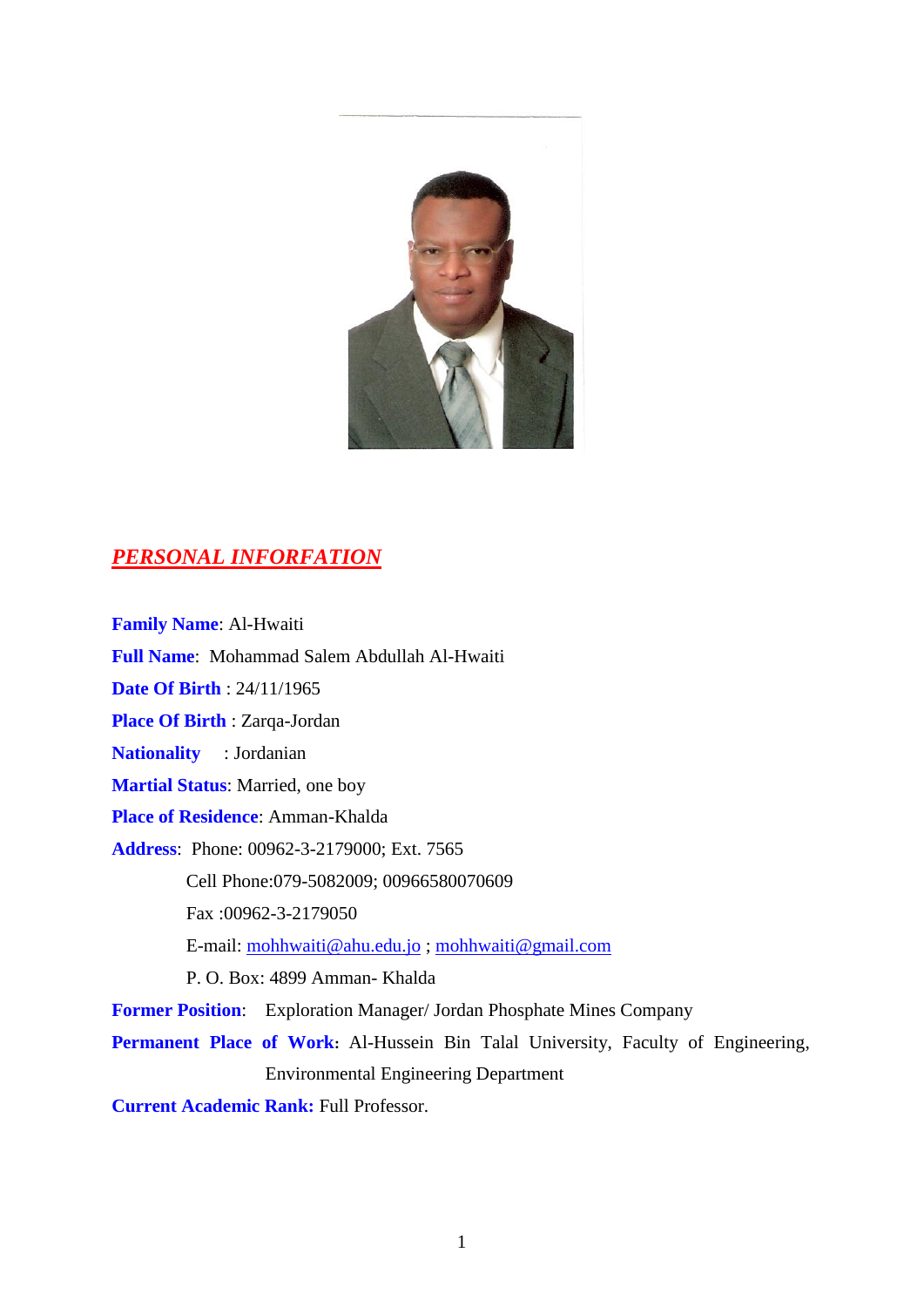# *QUALIFICATIONS*

| <b>Degree</b>                                                                              | <b>Specialist</b>                                             | University                     | <u>Year</u> |
|--------------------------------------------------------------------------------------------|---------------------------------------------------------------|--------------------------------|-------------|
|                                                                                            | <b>Visiting Professor</b> Environ. Health Risk Assessment     | Oldenburg University, Germany  | 2012        |
|                                                                                            | <b>Visiting Professor</b> Economic ore deposits: Copper       | TU-Clausthal, Germany          | 2011        |
|                                                                                            | <b>Post-Doctoral</b> Environmental risk analysis & Management | RMIT-Melbourne, Australia      | 2010        |
|                                                                                            | <b>Visiting Professor</b> Economic ore deposits: Gold         | TU-Clausthal, Germany          | 2008        |
| 2004/2005<br><b>Post-Doctoral</b> Environmental Engineering, Colorado School of Mines, USA |                                                               |                                |             |
|                                                                                            | <b>Ph.D.</b> Geo-environmental Engineering                    | University of Jordan/TU-Berlin | 2000        |
|                                                                                            | <b>M.Sc.</b> Mineral Exploration                              | University of Jordan           | 1993        |
| <b>B.Sc.</b>                                                                               | Environmental earth sciences                                  | University of Jordan           | 1988        |

# *EXPERINCE*

## **Al-Hussein Bin Talal University: 1/2/2016-Present**

## **11/2/2016 Full Professor rank**

Environmental Engineering Department, Faculty of Engineering

2016-Present Member committee for higher education scientific research

2016 Advisor and leadership Master programs (Engineering Project Management) 2016 Representative of Al-Hussein University for:

- $\triangleright$  The Higher Council of Science and Technology
- > The Jordan Atomic Energy Commission
- ▶ The Agency regulations for Minerals and Energy Sector
- The SESAME SYNCHROTRON IR SPECTROSCOPY AND IMAGING FOR LIFE-SCIENCES APPLICATIONS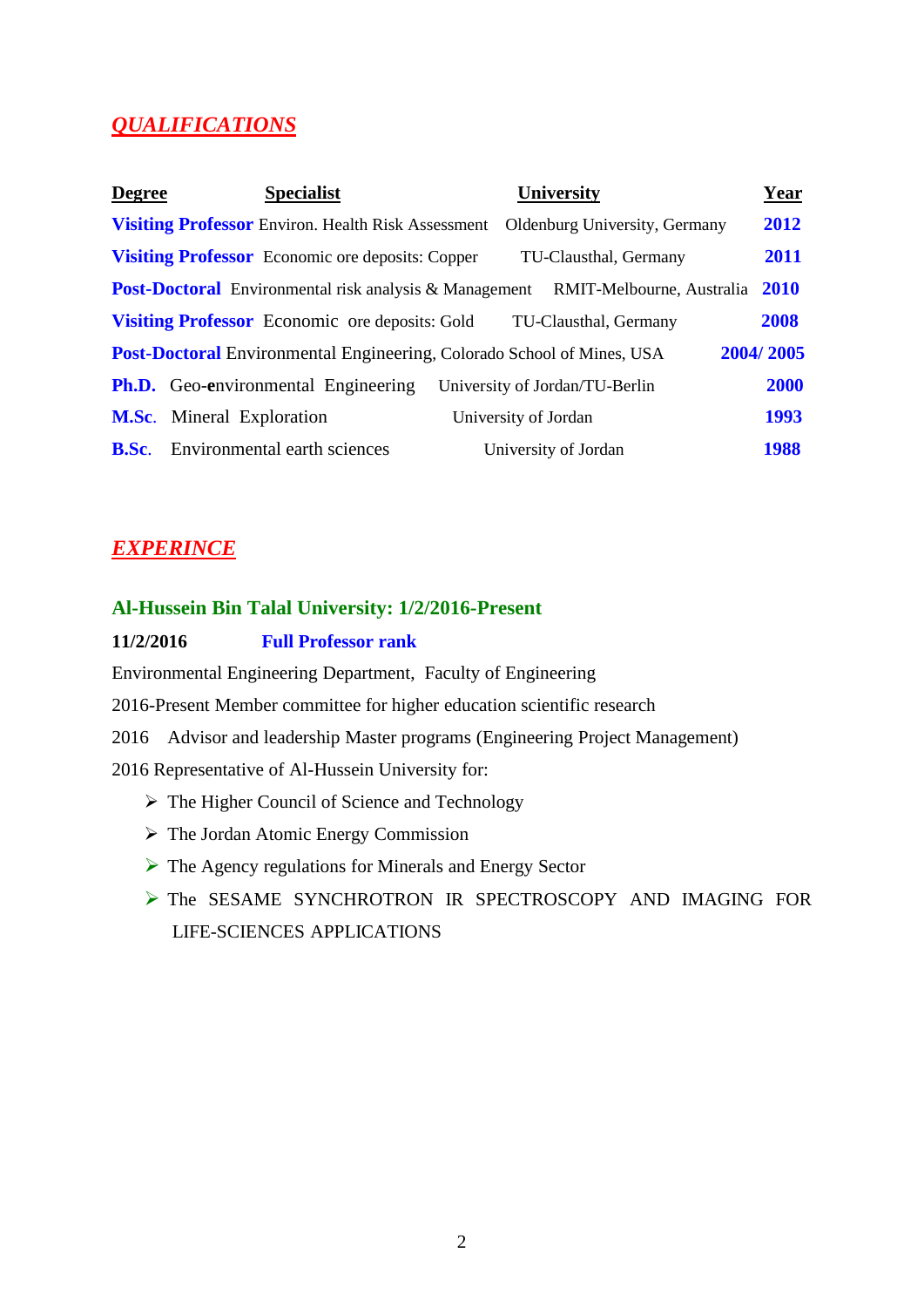### **King Saud University: 18/1/2014-12/9/2016**

**Associate Professor**

### **Vice Dean for development and Scientific research affairs**

Faculty of Engineering, Applied Mechanical Engineering Department, Al-Muzahimiyah Branch

### **Responsibilities and duties:**

1. Teaching undergraduate courses assist in department, college committees, supervise undergraduate students, and manage laboratory work. Also I am engaging in service activities, committee, and duties and with professional organizations and at the university.

2. Advisor, administrative and leadership experience in curriculum development

- 3. Advisor, administrative and leadership experience in an scientific setting
- 4. Advisor, administrative and leadership committee in delivery tender for engineering laboratory (equipment's and devices)

5. Advisor and leadership experience in a development and quality and laboratory work setting

- 6. Advisor and leadership undergraduate courses and programs (Renewable Energy Program)
- 7. Advisor and leadership NCAAA and ABET experiences and professional registration
- 8. Committee Member of "Studies and Development" for Al-Muzahimiyah Colleges

# **International Atomic Energy Agency "IAEA" in Vienna-Austria: 2009-Present Consultant "Solid waste management"**

The general duties plan and direct investigation leading to safe reuse the hazardous solid waste materials in Agriculture and Soil Amendment in arid regions, Cement Industry and building materials

### **Al-Hussein Bin Talal University: 11/2/2007-1/2/2016**

**15/10/2011 Associate Professor** at Environmental Engineering Department 2013 Advisor and leadership teams in order to conduct a tenders for (PV-Solar Systems) Renewable Energy, which included terms and conditions, and specifications at Al-Hussein University

2012 Advisor and leadership Master programs (Engineering Management) 2009 Member of Engineering Faculty Council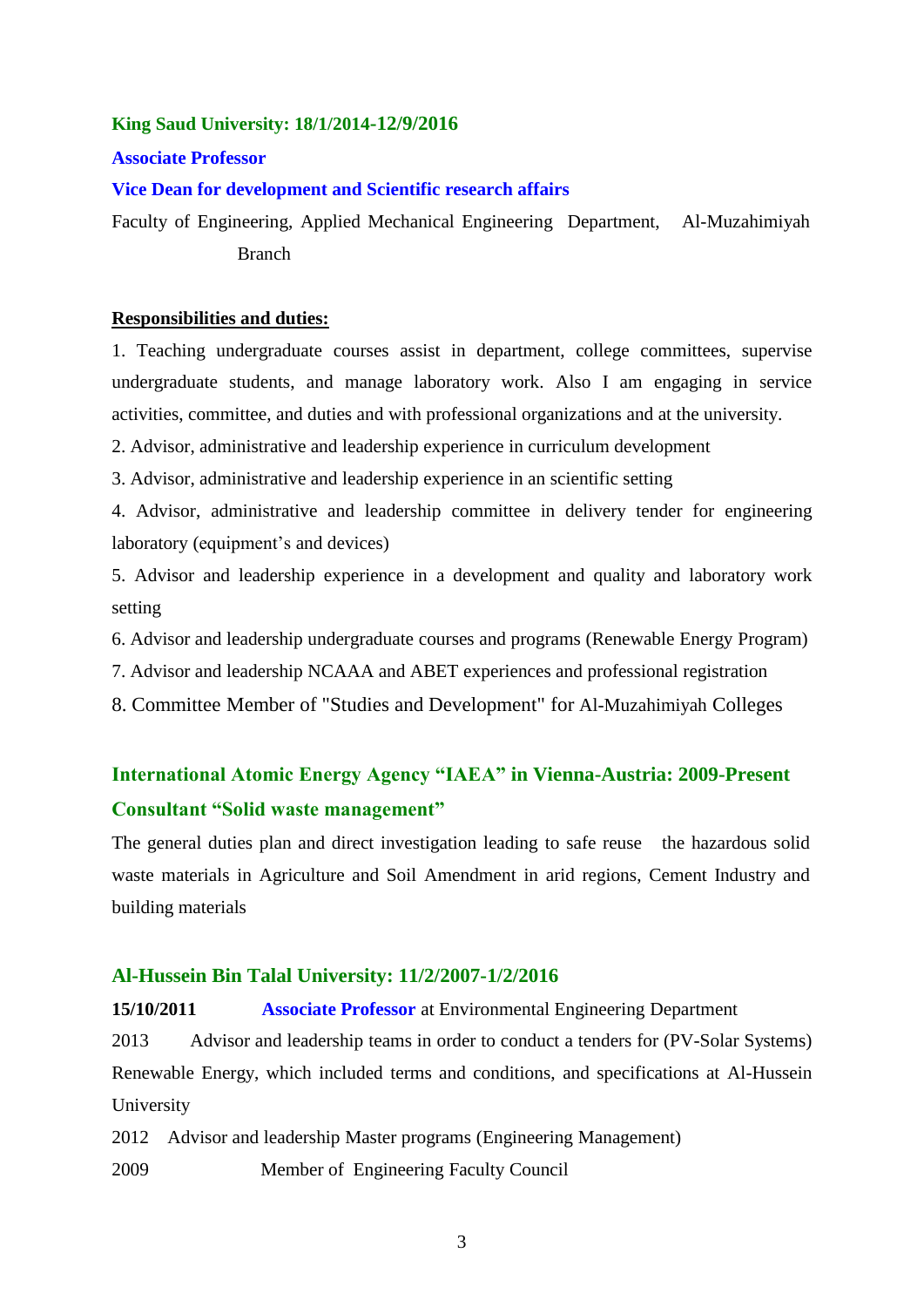2008-2009 Deputy health insurance for committee members

2008-2009 Conducted the Private and General Jordanian accreditation Based on (ABET accreditation) for the Environmental Engineering Department.

2007-2008 Member Faculty Council of Mining, Chemical and Environmental and Engineering

2007-2008Chairman of Environmental Engineering Department

11/2/2007 **Assistant Professor** at Environmental Engineering Department:

2002-2004 Temporary council of the Faculty of Mining and Environmental Engineering: Established the College of Mining and Environmental Engineering (Infrastructure, study plan, courses outlines, courses descriptions and objectives, and laboratories).

### **Jordan Phosphate Mines Company:**

#### **Exploration Manager: 20/11/2001- 10/2/2007**

The general duties plan and direct investigation leading to the promotion discovery of new mineral reserves in an assigned area or region. Evaluation ore resaves and its environmental impact during different process steps. Responsibilities include co-ordinating support activities required for field operations, providing technical support for team members in field operations using either internal resources or external resources as required.

### **Marketing and Sales Department: 31/3/2000- 20/11/2001**

Followed up and developed excellent relationships with our customers and adopts a marketing and production policy to assist customers in securing their needs, participated of solving the claims of customers regarding the quality of Jordan phosphate rock and their down stream industry like phosphoric acid and fertilizer industry as well as issued letter of credit (L/C) and bill of lading for our client.

### **Research and Development Department: 1/10/1996-13/3/2000**

Conduct studies and researches (lab scale and pilot plant) of phosphate mining industry include crushing & screening, benficiation and flotation; phosphate fertilizer such as sulfuric acid, phosphoric acid and DAP. My activities cover the tests and studies carried out to establish the feasibility of new mines include environmental prediction and evaluation, and environmental law and policy. These will include an infrastructure study, physical and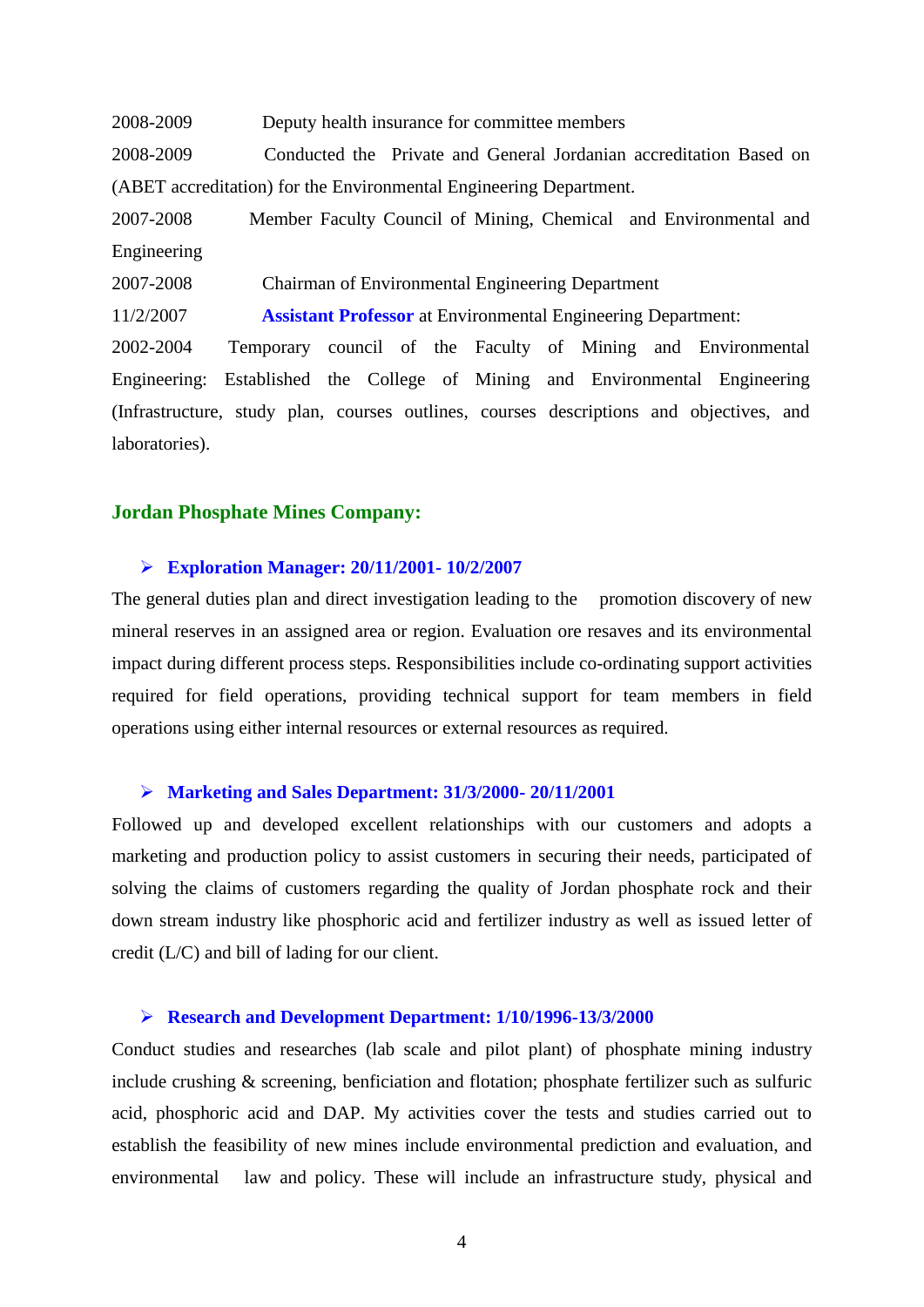chemical assessments (heavy metals and redionuclides), economic evaluation (ore reserve calculation), QA/QC of the phosphate rock processing and product, and environmental impact assessment (EIA) (scoping, prediction, evaluation, avoidance, monitoring, risk analysis, and recommendation).

#### **Al-Abied Mines: 1988-1996**

Geological Division: exploration, ore reserve calculation, economic ore evaluation, quality control, and environmental assessment; Mining Division: Plan and direct mining activity includes, open cast mining (Hydraulics & Dragline), Crusher and Screening Plant, and Beneficiation process.

### *COURSES TEACHING*

**MSc. Graduate courses: 1.** Bio-Energy Technology

#### **BSC. Undergraduate courses:**

- **1.** Introduction to Environmental Engineering
- **2**. Environmental legislations
- **3.** Special subject: Environmental Economics
- **4.** Environmental effects of Mining
- **5.** Water resources and supplies
- **6**. Water and Wastewater treatment
- **7.** Solid waste management
- **8.** Environmental chemistry
- **9.** Environmental geochemistry
- **10.** Environmental Impact Assessment
- **11.** Radioactive pollution and Safety
- **12.** Environmental toxicology
- **13**. Industrial safety Engineering
- **14**. Mine Reclamation
- **15**. Engineering Geology
- **16**. Geotechnical engineering and site investigation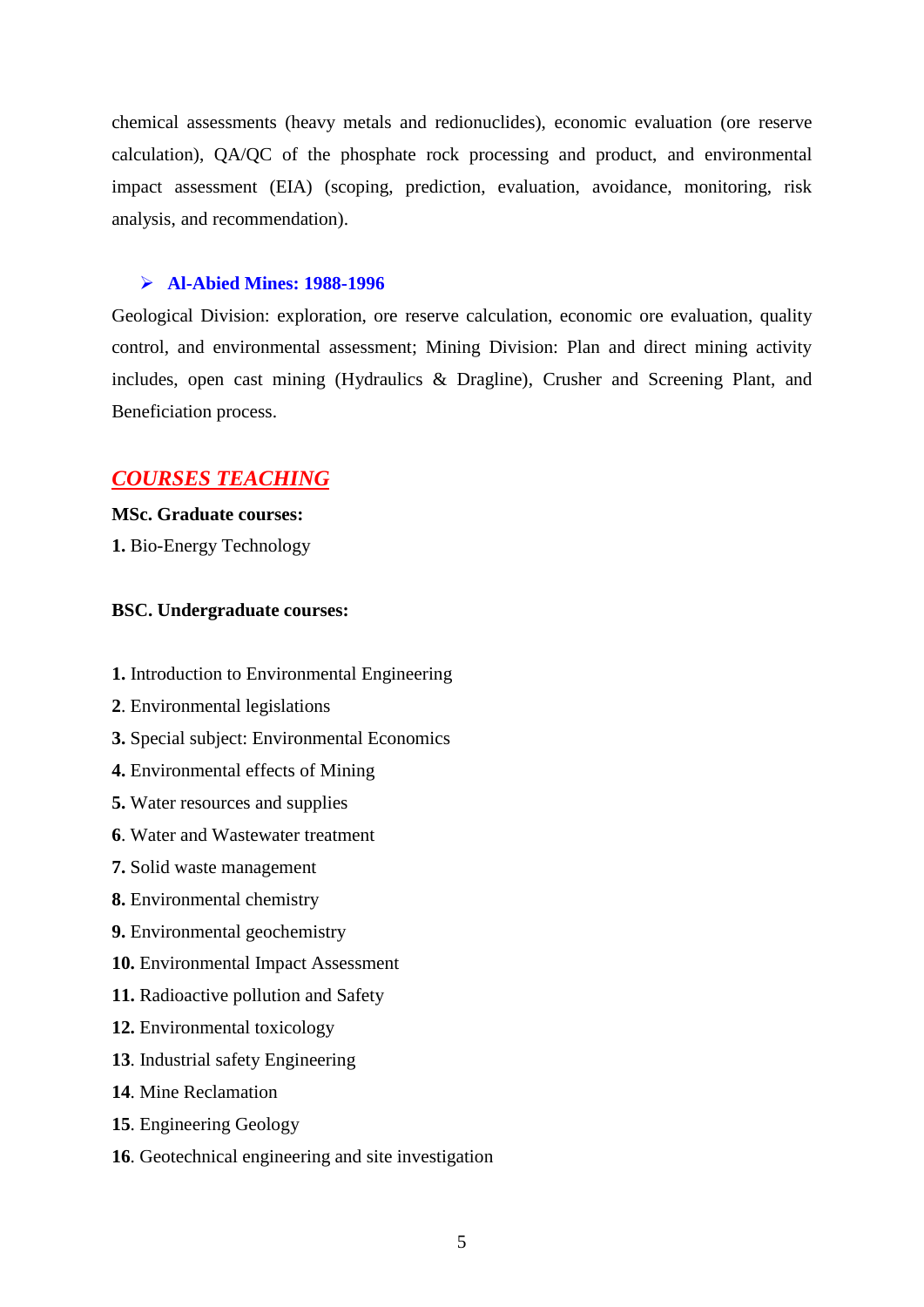- **17**. Lab Geotechnical engineering
- **18.** Communication skills
- **19.** Physics for Engineering
- **20.** Probability and statistics for Engineering
- **21**. Technical writing
- **22**. Management Skills
- **23**. Graduation Projects I
- **24**. Graduation Projects II

# *RESEARCH OF INTEREST*

**1. Environmental Risk Analysis and Management System:** fate and transport of toxic heavy metals and radionuclides contamination in water, soil, plant and sediments. Develop a Grid-based system for analyzing and managing pollutant-related environmental risks. Sophisticated simulation programs (e.g. *statistical and geostatistical modeling, spatial variability, geospatial variability, remote sensing and GIS*) are used to forecast and evaluate the dispersion of toxic heavy metals, radionuclides, carcinogenic and chemically toxic substances in the atmosphere, the soil and the surface water and groundwater, plant, and sediments, and to calculate the health risk they pose to humans.

**2. Mineral Exploration and evaluation of phosphate ores**: mineralogy, chemistry, and geochemistry, pre-feasibility and feasibility studies, ore reserve calculation; geological and mining modeling using statistical and geostatistical method; developing dry beneficiation process using a rotary trielectrostatic separation of ore.

**3. Mining technology**: Phosphate mine processes (i.e. benficiation and flotation), uranium and REE extraction and their recovery from phosphate rocks and their fertilizer.

**4. Hazard Industrial waste management**: Develop an industrial hazardous solid waste materials of "phosphogypsum". Sophisticated application practices are utilized in agriculture and soil amendment in dry land, cement industry, and building.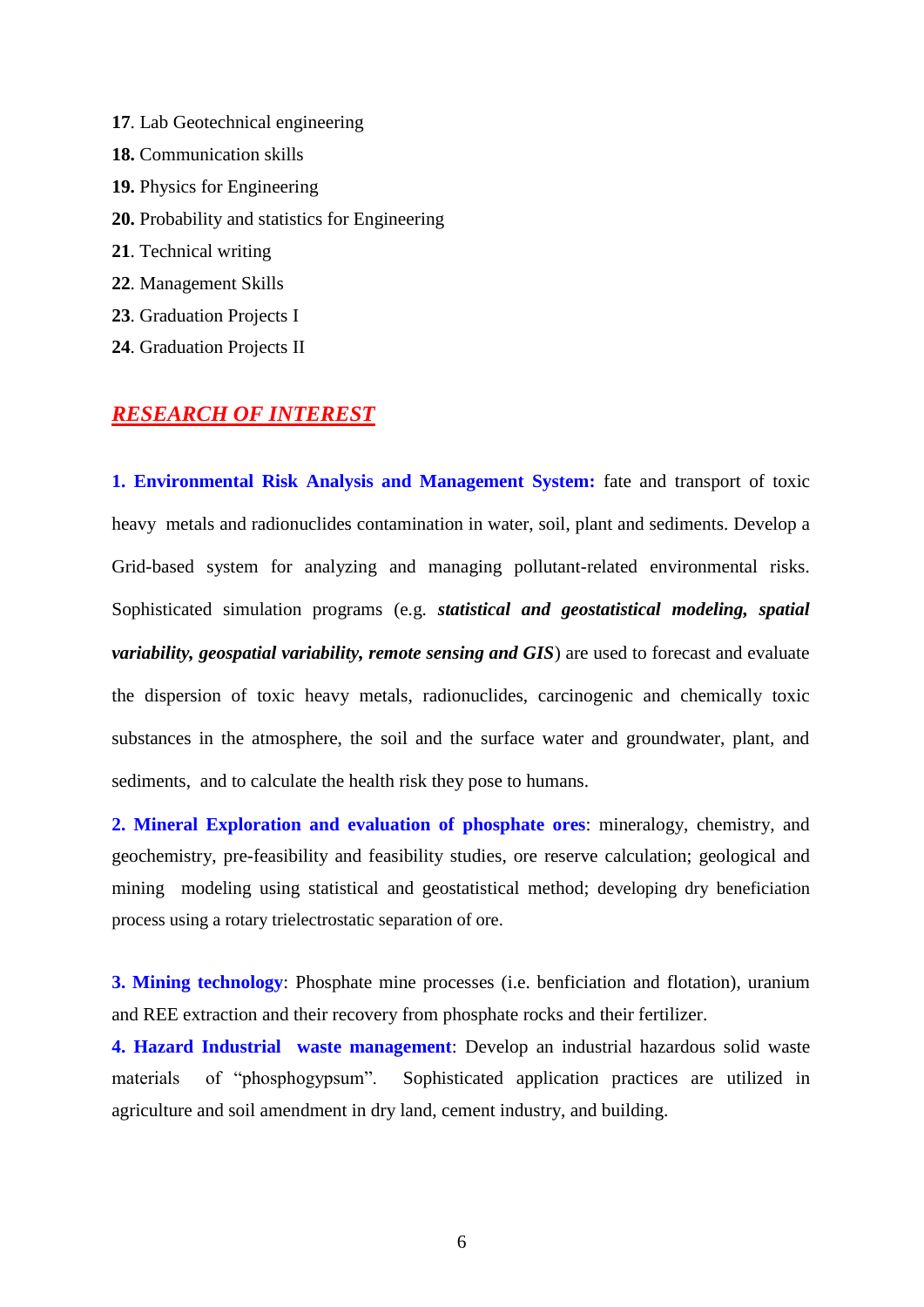**5. Environmental Modelling:** Finding simplicity in complexity, modelling and model building, the state of the art in environmental modelling, models for management, current and future developments.

**6. Environmental Economics:** Estimating the cost of environmental degradations: measuring cost benefits and damages; valuing changes in productivity approach in soil erosion; measuring damages from pollution.

### *HONORS AND AWARD*

2012 German Research Foundation (Deutsche Forschungsgemeinschaft, DFG). A visiting Scholar, grant research, Oldenburg University, Germany.

2011 German Research Foundation (Deutsche Forschungsgemeinschaft, DFG). A visiting Scholar, grant research, Technical University of Clausthal, Germany.

2010 Endeavour Executive Award, Post-Doctoral research, RMIT University, Melbourne, Australia.

2008 German Research Foundation (Deutsche Forschungsgemeinschaft, DFG). A visiting Scholar, grant research, Technical University of Clausthal, Germany.

2004/2005 The Fulbright Award; Post-Doctoral Research for 9 months at the Environmental science and Engineering Division, Colorado School of Mines, Golden, CO, USA.

1999 The Deutscher Akademischer Austauschdienst (DAAD)*,* Technical University of Berlin, Germany through my Ph.D.

1988 The Higher Council for Scientific and Technology Award (HCST), Industrial Funded Project, Amman, Jordan.

### *PhD Dissertation:*

**Al-Hwaiti, M. (2001**): "*Geostatistical and Geochemical Investigation on Eshidiya Phosphorites, Western Orebody, South Jordan: Variation in Ore Composition and Its Content of Toxic Heavy Metals Available for Plant Absorption"*. Advisors Prof. Dr. Ghazi Saffarini, University of Jordan, and Prof. Dr. Matheis, G.,TU-Berlin.

## *Master Thesis:*

**Al-Hwaiti, M. (1994): "***Spatial and Geochemical Variability in Wadi Khalid Stream Sediment, Feinan District- South Jordan"*. Advisors Prof. Dr. Ghazi Saffarini, University of Jordan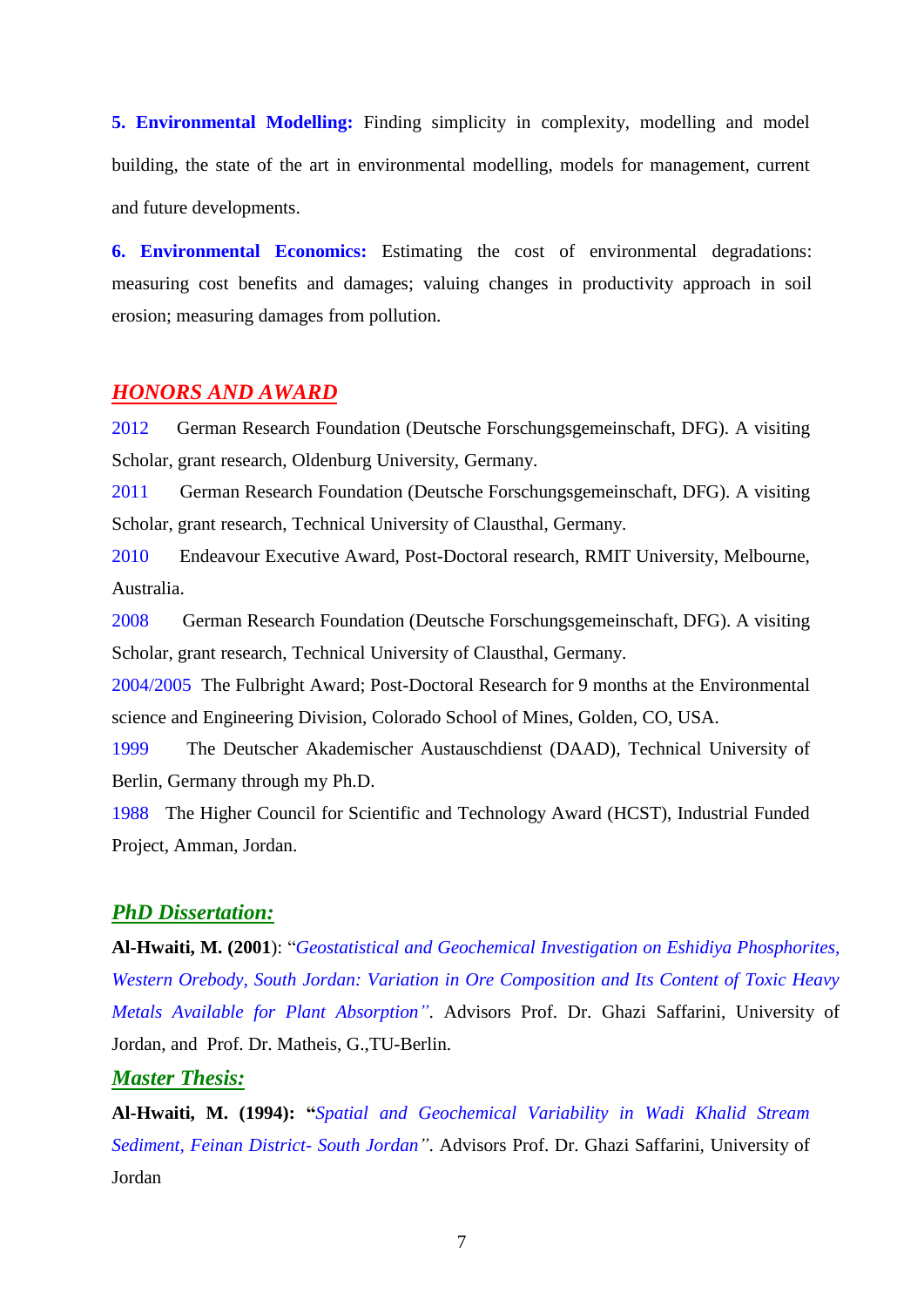## *LIST OF PUBLICATIONS*

**1. Al-Hwaiti, M., Brumsack, H., Schnetger, B. (2018). Heavy metal contamination and** health risk assessment in waste mine water dewatering using phosphate beneficiation processes in Jordan. Environmental Earth Sciences **(Accepted)**.

**2. Al-Hwaiti, M.,** Al-Shaweesh M., and Al-Muhtaseb, A. **(2018**): Utilization of local limestone powder and iron slag powder waste materials to improve the strength and durability characteristics of self-compacting concrete, Jordan. Geomechanics and Geoengineering: An International Journal (Under revision).

**3. Al-Hwaitia M.,** Hanan S., Makhaleh M., Masadeh M. **(2018).** Partitioning and health risk dose assessment of Polonium-210 in selected brands of cigarettes and types of tobacco consumed in Jordan. International Journal of Low Radiation (Under revised)

**4.** Al-Shaweesh, M., **Al-Hwaiti, M.,** Al-Khashman, O., Abu-Jrai, A. **(2018).** Health risk assessment through exposure to heavy metals in urban and suburban dust emitted from workplace in Aqaba Industrial Estate, Jordan. Human and Ecological Risk Assessment: An International Journal (Under revision).

**5.** Hanan S., Hamideen, M., **Al-Hwaiti, M.,** Al-Kharoof, S. **(2018).** Radiological risk assessement due to natural radioactivity of building stone used in Jordanian houses. Jordan Journal of physics. (Under revision).

**6. Al-Hwaiti, M.,** Rabba, I., Zoheir, B., Lehmann, B. (**2018**). Middle Cambrian Burj-Dolomite Shale-hosted copper mineralization of the central Wadi Araba, southwestern Jordan. Submitted (*Ore Geology Reviews).* 

**7. Al-Hwaiti, M., Brumsack, H., Schnetger, B. (2016). Suitability assessment of phosphate** mine waste water for agricultural irrigation, an example from Eshidiya Mines, South Jordan. *Environmental Earth Sciences*, (2016) 75:276.

**8. Al-Hwaiti, M.,** Khashman, O (2015). Health risk assessment of heavy metals contamination in tomato and green pepper plants grown in soils amended with phosphogypsum waste materials. *Environmental Geochemistry and Health***,** 37:287–304.

**9. Al-Hwaiti,** Al Quisi, M., Saffarini, G. Kitam Al-Zhughoul (2015). Assessment of elemental distribution and heavy metals contamination in phosphate deposits: Potential health risk assessment of finer-grained size fraction. *Environmental Geochemistry and Health* 36:651–663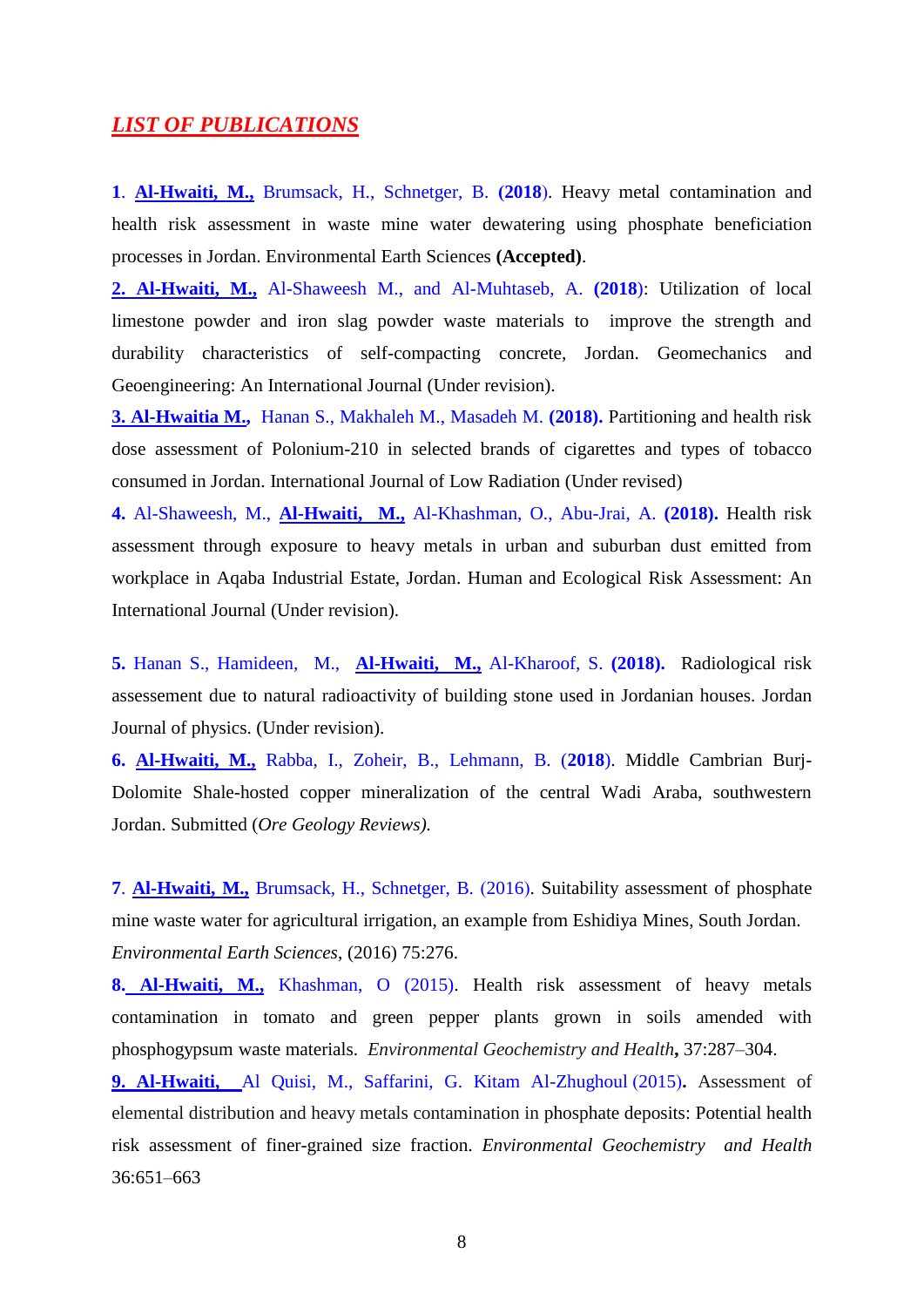**10. Al-Hwaiti, M.,** (2015). Influence of treated waste phosphogypsum materials on the properties of Ordinary Portland Cement. *Bangladesh J. Sci. Ind. Res.* 50(4), 241-250, 2015

**11. Al-Hwaiti, M., Brumsack, H., Schnetger, B. (2015). Fraction distribution and risk** assessment of heavy metal in waste clay sediment discharged through phosphate beneficiation process in Jordan. *Environmental Monitoring and Assessment*, 187: 401, DOI 10.1007/s10661-015-4579-2*.*

**12. Al-Hwaiti, M** (2015). Assessment of the radiological impacts of utilizing treatment phosphogypsum as main constituent in the building materials in Jordan. *Environmental Earth Sciences* DOI 10.1007/s12665-015-4354-2.

**13.** Al Kusi, M. **Al-Hwaiti, M**., Kholoud, M., Abed, A.M. (2015). Spatial distribution patterns of molybdenum (Mo) concentrations in potable groundwater in Northern Jordan*.* Environ Monit Assess, 187: 148, DOI 10.1007/s10661-015-4264-5.

**14. Al-Hwaiti, M.,** Araf, K, Harara, M. (2015). Removal of heavy metals from waste phosphogypsum materials using polyethylene glycol and polyvinyl alcohol methods. *Arabian Journal of chemistry.*

**15. Al-Hwaiti, M.,** Araf, K(2015). Influence of treated waste phosphogypsum materials on the properties of Ordinary Portland Cement. *Bangladesh J. Sci. Ind. Res.* 50(4), 241-250, 2015

**16. Al-Hwaiti, M.**, Tardio, J., Hailey, R., Bhargava, S. (2014). Selectivity assessments of a sequential extraction procedure for potentially trace metals mobility and bioavailability in phosphate rocks from Jordan Phosphate Mines. *Soil and Sediment Contamination*, 23:417– 436.

17. Al-Hwaiti, M., Al-Khashman, O., Al-Khatib, L.A., Fraige, F (2014). Radiological hazard assessment for building materials incorporating phosphogypsum made using Eshidiya mine rock in Jordan**.** Environmental Earth Sciences (2014) 71:2257–2266

18. Al-Khashman, O., Al-Hwaiti, M., Al-Khatib, L.A., Fraige, F (2014). Assessment and Evaluation of Treated Municipal Wastewater Quality for Irrigation Purposes. *Research Journal of Environmental and Earth Sciences (5): 229-236*.

19. Al-Khatib, L, Fraige, F., Al-Hwaiti, M., Omar Al-Khashman (2012) Adsorption from aqueous solution onto natural and acid activated bentonite. *American Journal of Environmental Science*, 8 *(5), 510-522*.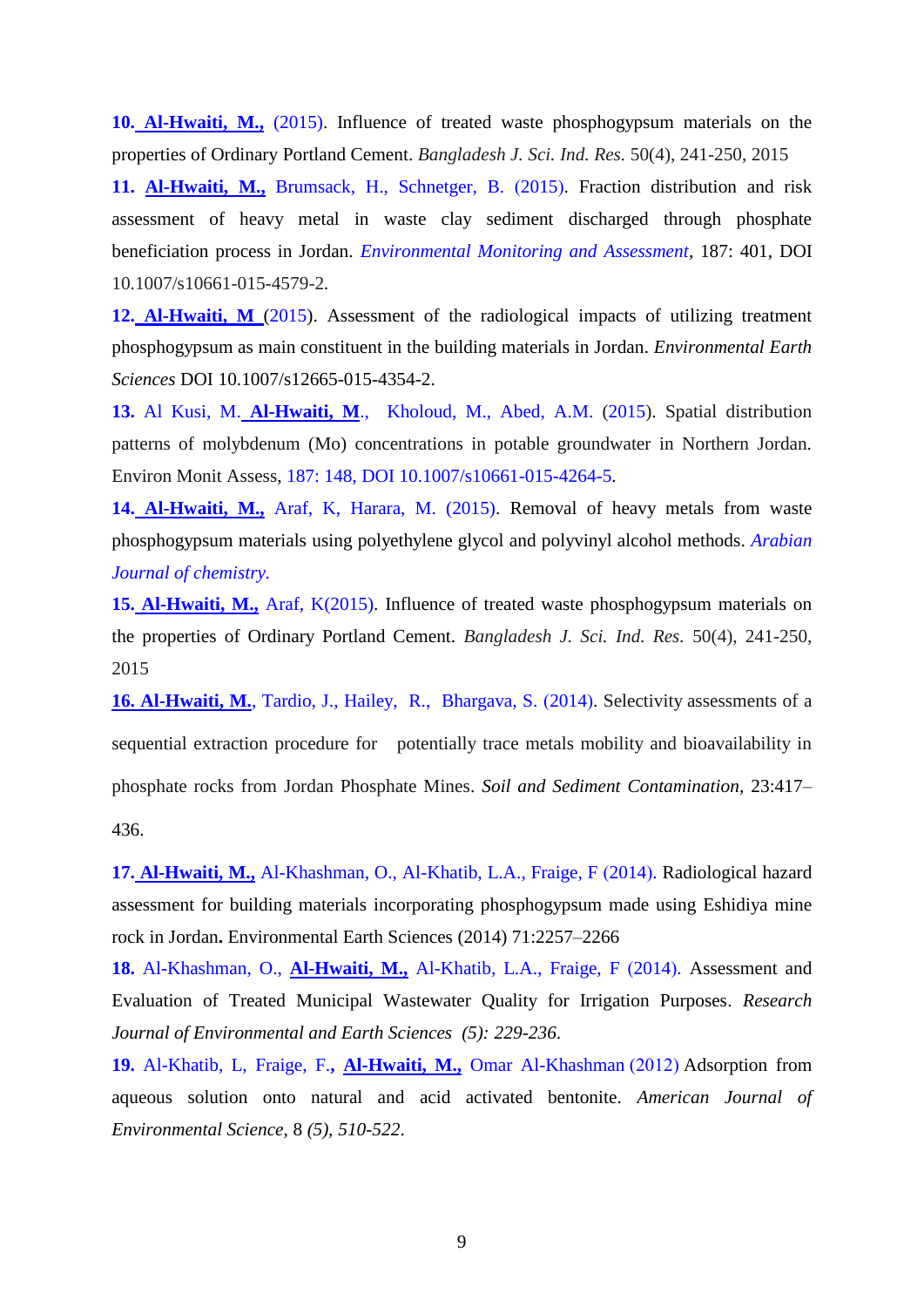**20. Al-Hwaiti, M. (2012).** Toxic trace elements composition of Eranbee phosphate deposits, central Jordan: Possible environmental implications. *Society for Mining, Metallurgy, and Exploration (SME). Chapter 18: 153-163*.

**21.** Zielinskia, **R., Al-Hwaiti, M**., Budahn, J., Ranville, J., Ross, P. (**2011**). Radionuclides, trace elements, and radium residence in phosphogypsum of Jordan. *The Journal of Environmental Geochemistry and Health, 33, 149-165*

**22.** Fraige, F.Y., Al-Khatib, L.A., AlNawafleh, H.M., Dweirj, M.K., **Al-Hwaiti, M.,** and Al-Khashman, O., 2012, *Separation of Shredded E-waste Using Vibration*., 4th e-Health and Environment Conference in the Middle East, Dubai Palm, UAE, during 30th January  $-2$ February, 2012.

**23. Al-Hwaiti, M**., **(2010).** Contamination of potentially trace metals in Agaba and Eshidiya phosphogypsum. *International Journal of Econmic and Environmental Geology*, 1(1): 35-42. **24. Al-Hwaiti, M.,** Ranville, J., Ross, P. **(2010).** Contamination of potentially trace metals in

Aqaba and Eshidiya Phosphogypsum/ Jordan. *Society for Mining, Metallurgy and Exploration. Published by SME, Chapter 27*, 273-284.

**25.** Al-Hwaiti, M., (2011). Toxic trace elements composition of Eranbee phosphate deposits, south Amman, Jordan: Possible environmental implications". International conference of Beneficiation of Phosphate VI, Kuming, China 6-11 March, 2011. The paper presented"

**26. Al-Hwaiti, M.,** Zoheir, B., Lehmann, B. Rabba, I., (**2010**). Epithermal gold mineralization at Wadi Abu Khushayba, Southwestern, Jordan. *Ore Geology Reviews, 38,101-112.* 

**27. Al-Hwaiti, M.,** Ross, P., Ranville, J., (**2010**). Bioavailability and mobility of trace metals in phosphogypsum from Aqaba and Eshidiya, Jordan. *The Chemie der Erde Geochemistry, 70, 283-291.*

**28. Al-Hwaiti, M.,** Zielinskia, R., Budahn, J., Ranville, J., Ross, P. (**2010**). Distribution and mode of occurrences of radionuclides in phosphogypsum from the Aqaba and Eshidiya fertilizer plants, Jordan. *Chinese Journal of Geochemistry,* 29,261-269.

**29. Al-Hwaiti, M.** and Ranville, J. **(2010)**. Distribution of heavy metal and radionuclide contamination in soils related to phosphogypsum waste stockpiling in the Eshidiya Mine, Jordan. *The International Journal Geochemistry: Exploration, Environment, Analysis, 10, 419-433.*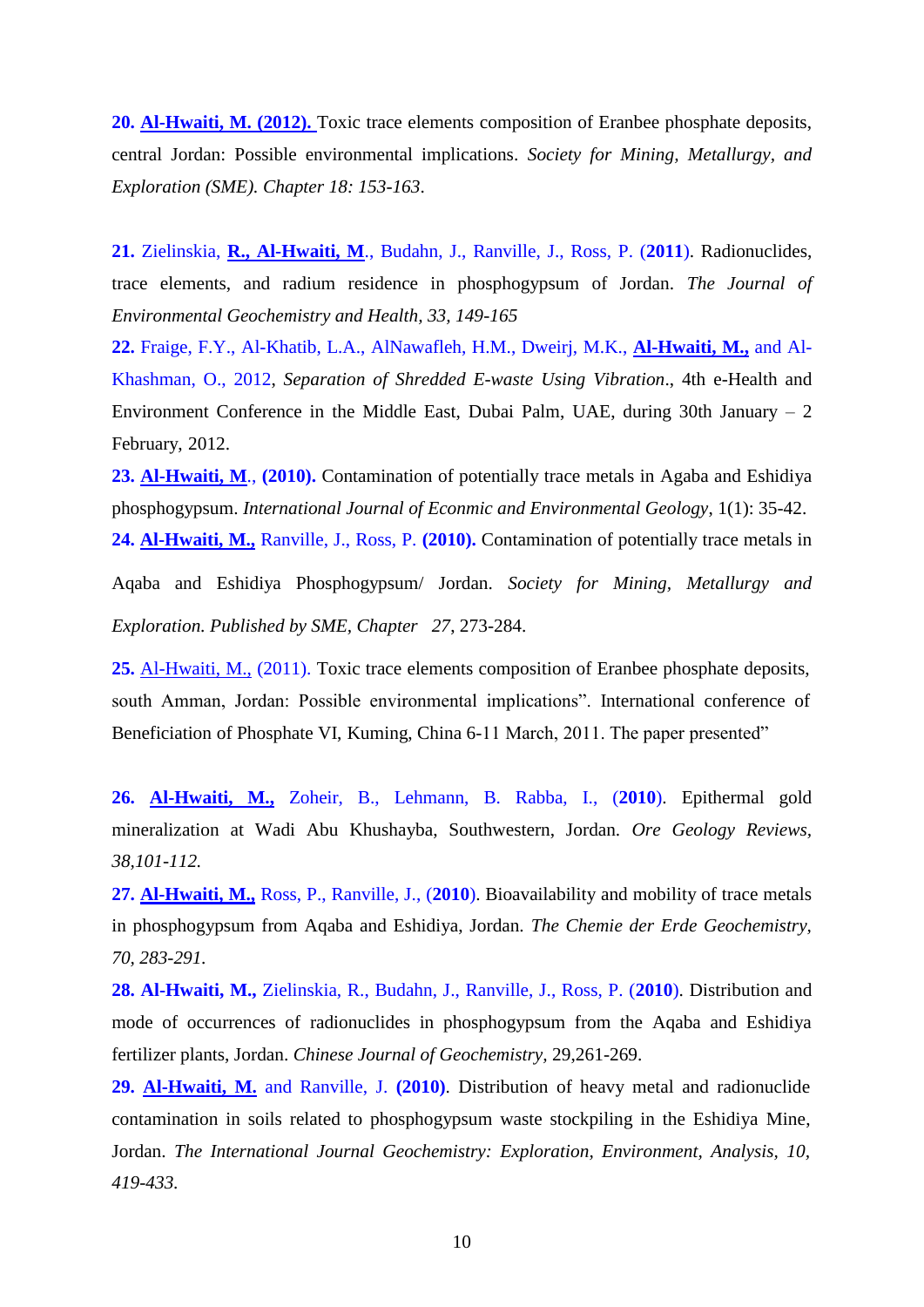**30.** Tao, D., **AL-Hwaiti, M.** (2010). Beneficiation study of Eshidiya phosphorites using a rotary triboelectrostatic separation. *The Mine Science and Technology,* 20, (3), 357-371.

**31. Al-Hwaiti, M.,** (2010). *Uranium distribution in Jordan phosphorites, and its recovery based on sequential extraction methods.* The 3rd International Symposiums on Nuclear Energy *ISNE-10*, 15-17 December **2010**, Amman, Jordan.

**32. Al-Hwaiti, M. and Ranville, J.**, (2010). *Environmental hazard assessment of phosphogypsum waste stockpile material from Jordan".*The International Conference of Naturally Occurring of Radioactive Materials, Marrakech, Morocco 22-26 March, 2010. IAEA publications*.*

**33. Al-Hwaiti, M.,** (2009**).** *Distribution of uranium in the Jordan phosphate rock, production of phosphoric acid, DAP fertilizer, and phosphogypsum waste materials* Program of "The International Conference on Materials in Jordan" Humboldt Kolleg 4-6 March, German - Jordanian University (GJU), Amman, Jordan. The paper presented "*"*.

**34. Al-Hwaiti, M.,** Carney, J.F. Ross, P., Ranville, J., **(2005).** Heavy Metal Assessment of Phosphogypsum Waste Stockpile Material from Jordan. *American Society of Mining and Reclamation.* 19-23, 2005*.* 

**35.** Carney, J.F., **Al-Hwaiti, M.,** Ross, P., Ranville, J., **(2005).** Finding phosphate waste toxicity and radioactivity analysis from the Eshidiya and Aqaba mining facilities, Jordan. *American Society of Mining and Reclamation.* 19-23, 2005*.* 

**36.** Carney, J.F., **Al-Hwaiti, M.,** Ross, P., Ranville, J., **(2005**). Secondary finding of phosphate mining waste toxicity from the Eshidiya and Aqaba mining facilities, Jordan *American Society of Mining and Reclamation.* 19-23, 2005*.* 

**37. Al-Hwaiti, M.,** Matheis, G. and Saffaini, G. **(2005):** Mobilization, Redistribution and Bioavailability of Potentially Toxic Elements in Shidiya Phosphorites, Southeast Jordan. *Journal of Environmental Geology, 47:431-444.* 

**38.** Jiries, A., ElHasan, T., **Al-Hwaiti, M.**, and Seiler,K.B. **(2004**): Evaluation of the Effluent Water Quality Produced at Phosphate Mines in Central Jordan. *Journal of Mine Water and Environment, 23:133-137.*

**39. AL-Hwaiti, M.** and Abuoleam, N. (**2001**): *Redistribution and Mobilization of Low Toxic Elements in Shidiya Phosphorites.* The Arab Fertilizer Association. AFA 14<sup>th</sup> *International Annual Conference. Alexandria. Egypt s v-5/1-sv-5/17.*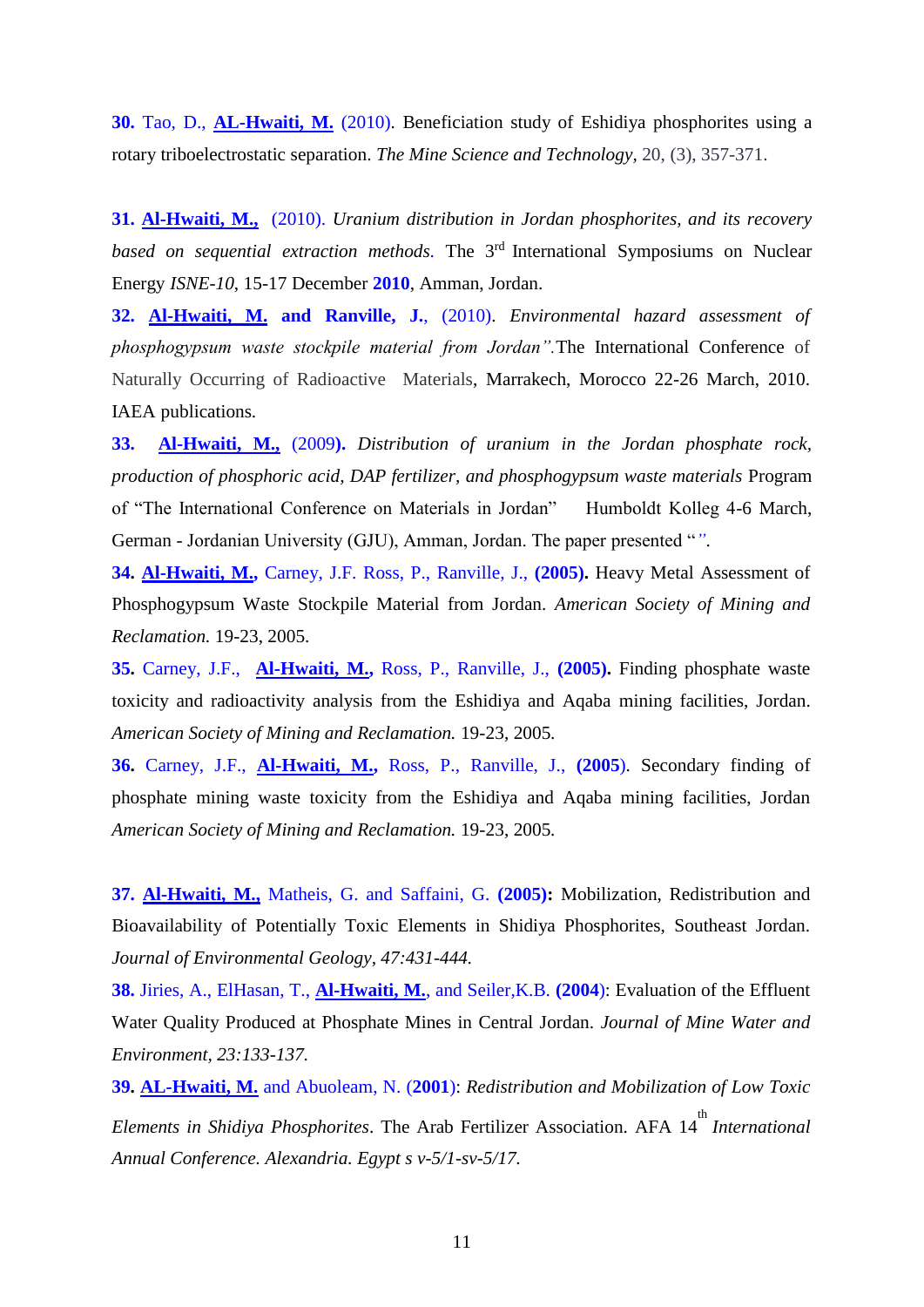**40. Al-Hwaiti, M.** (**2000).** *Geostatistical and Geochemical Investigation on Eshidiya Phosphorites, Western Orebody, South Jordan: Variation in Ore Composition and Its Content of Toxic Heavy Metals Available for Plant Absorption*. PhD Thesis, University of Jordan/Technical University of Berlin.

**41. Al-Hwaiti, M.** (**1994).** *Spatial and Geochemical Variability in Wadi Khalid Stream Sediment (Feinan District- South Jordan.* Master Thesis, University of Jordan.

**42. Al-Hwaiti, M** (2017). Heavy metal contamination and health risk assessment in waste mine water dewatering using phosphate beneficiation processes in Jordan. Environmental & Biological Engineering, Pattaya (Thailand) May 2-3, 2017.

**43. Al-Hwaiti, M** (2016). Assessment of the radiological impacts of utilizing treatment phosphogypsum as main constituent in the building materials in Jordan. Environmental Earth Sciences, 18-22, Rio-dejaniero, Brazil.

**44. Al-Hwaiti, M.,** Al-Khashman, O., (**2012)**. The application of phosphogypsum in agriculture: potential phosphogypsum and soil contamination with trace metals and radionuclides in Eshidiya Mine, Jordan. International colloquium "E3D'12" March 21-24, 2012, Morocco-Agadir.

**45.** Fraige, F.Y., Al-Khatib, L.A., AlNawafleh, H.M., Dweirj, M.K., **Al-Hwaiti, M.,** and Al-Khashman, O., 2012, *Separation of Shredded E-waste Using Vibration*., 4th e-Health and Environment Conference in the Middle East (Oral Presentation), held at the Atlantis Hotel, Dubai Palm, UAE, during 30th January – 2 February, 2012.

**46.**. Al-Hwaiti, M., Ia'ad, H., Ibrahim, K. (2011). Environmental Protection of use limestone filler and iron slag for developing economical Self-Compacting Concrete by-product in Jordan". The 10<sup>th</sup> International Jordanian Geologist Conference, Amman, April 3-5, University of Jordan, 2011.

**47.** Zielinskia, R, **Al-Hwaiti, M.,** Budahn, J., Ranville, J., Ross, P. (2010). "*Radionuclides, trace elements, and radium residence in phosphogypsum of Jordan.* Geochemistry of Atmospheric Particulates: From Sources to Impacts on the Environment and Health. GSA Denver Annual Meeting, 31 October –3 November, **2010**. The paper presented*.*

**48. Al-Hwaiti, M.,** (2009). *Bioavailability of Potentially heavy metals in Shidiya phosphoorites, south east, Jordan".*The International Conference COVPHOS III, Marrakech, Morocco 18-20 March, 2009. The paper presented ".

**49. Al-Hwaiti, M.**, (2008). *Contamination of Potentially Trace Metals in Aqaba and Eshidiya Phosphogypsum/ Jordan*". International conference of Beneficiation of Phosphate V, Rio de Janerio, Brazil 17-22 April, 2008. The paper presented "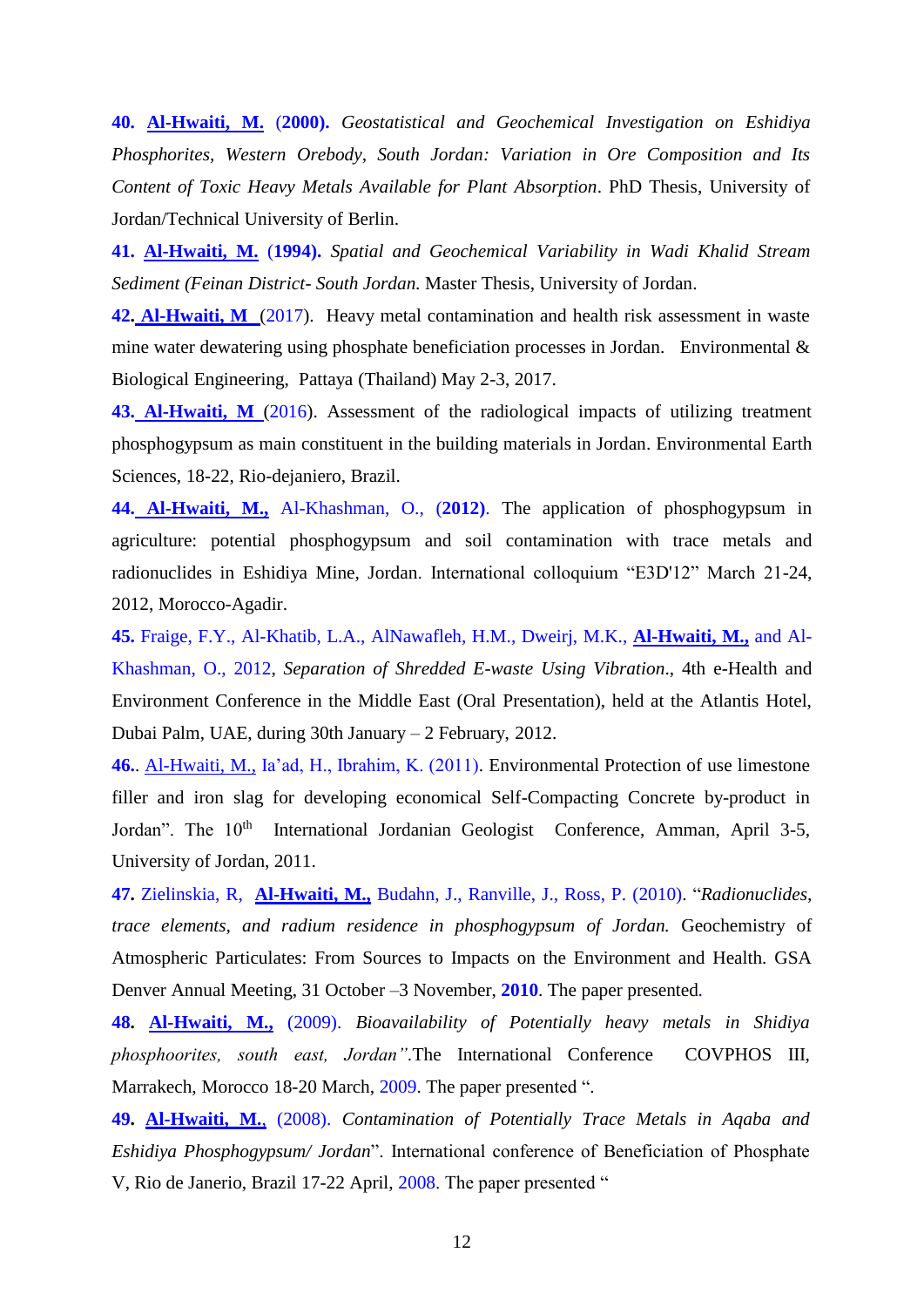**50. Al-Hwaiti, M.** (2004). *Mobilization, Redistribution and Bioavailability of Potentially Toxic Elements in Shidiya Phosphorites, Southeast Jordan*". Engineering Conference International (Beneficiation of Phosphate IV), December 5-10, 2004, Miami- Florida. The paper presented.

**51. Al-Hwaiti, M.** (**2001).** *Geostatistical and Geochemical Investigation on Eshidiya Phosphorites, Western Orebody, South Jordan: Variation in Ore Composition and Its*  Content of Toxic Heavy Metals Available for Plant Absorption. The 7<sup>th</sup> Jordanian Geologist Conference, Amman. Jordanian Geological Conference, Book of Abstracts, University of Jordan.

**52. Al-Hwaiti, M.** (**1994).** *Spatial and Geochemical Variability in Wadi Khalid Stream Sediment (Feinan District- South Jordan.* The Fifth Jordanian Geological Conference and Third Geological Conference & the Middle East (GEOCOM III) Jordanian Geological Conference, Book of Abstracts, **(1994),** Amman. The paper presented.

# *DECTORAL THESIS*

Ben Byju. S (2016) Study Of Effect Of High Background Radiation As A Causative Agent For Certain Congenital Malfunctions. Bharathiar University, Department of Physics. (**External Examiner**)

## *MASTER THESIS*

2018 Biodiesel from Hndal Oil Characterization and Performance Testing In Internal Combustion Engine. College of Engineering, Al-Hussen Bin Talal University. MSc. (**Supervisor**)

2006 "Environmental Aspects of Phosphate Beneficiation Processes in Al-Abied Mine-Central Jordan: Migration and Dispersion of Heavy Metals in the Sediment, Soil and Water System". Environmental Applied Science, the Hashemite University, Jordan. **(Co-Supervisor**)

2005 Spatial Variability of the Upper Horizon Phosphate in The Eshidiya Area, South Jordan", Environmental and Applied Science, University of Jordan. **(Co-Supervisor**)

2005 "Findings of Phosphate Mining Waste-Toxicity and Radioactive Analysis from Eshidiya and Aqaba Phosphogypsum, Jordan"**, Environmental Science and Engineering Colorado School of Mines, CO, USA. (Co-Supervisor**)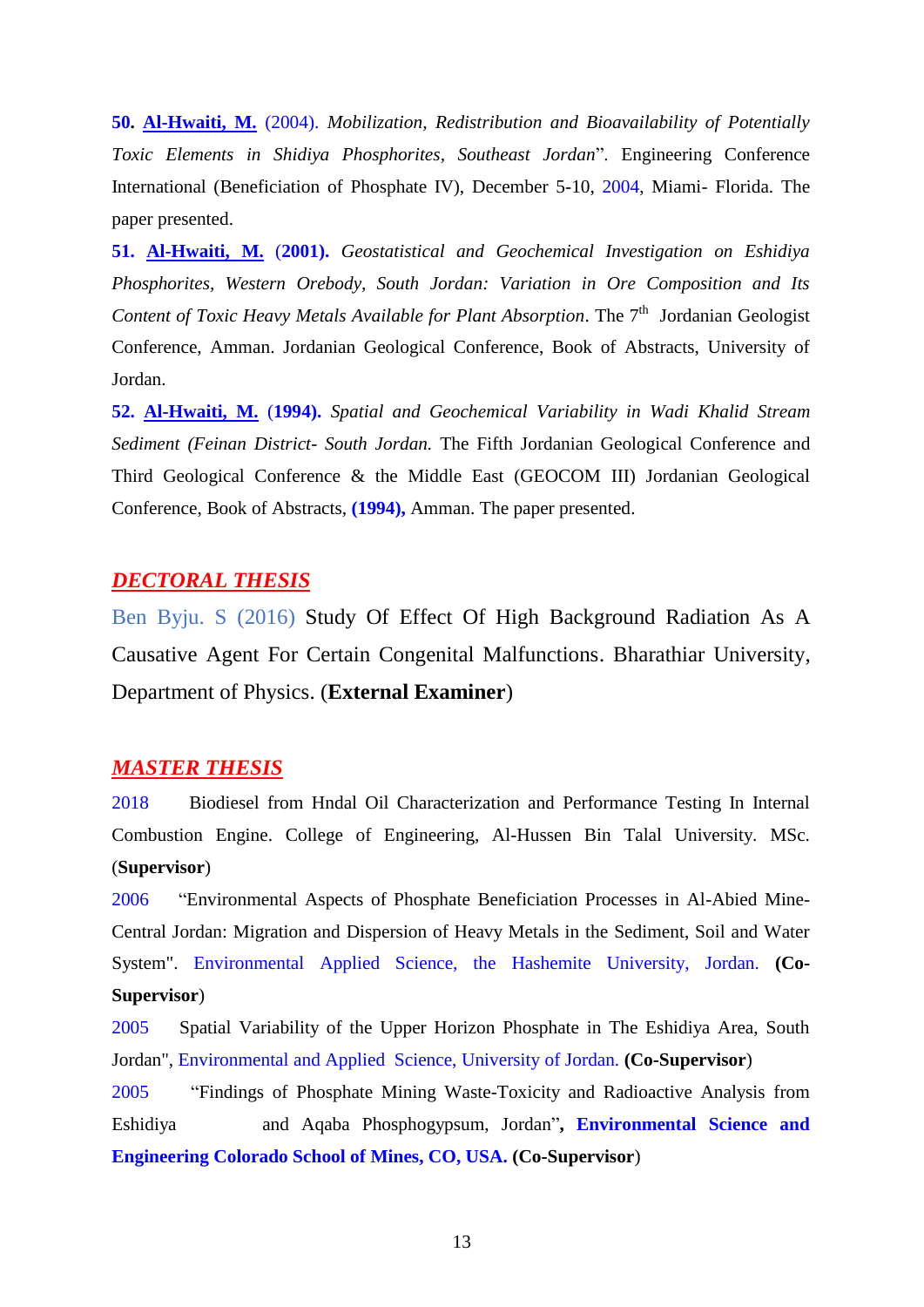# *GRADUATION PROJECTS SUPERVISED*

2018 An experimental investigation of biodiesel production from Jordan Handal seeds oil

2017 Assessment of radioactivity and biological in some pharmaceutical industrial wastewater effluents in Amman, Jordan.

2016 Health risk assessment of Polonium and toxic Heavy metals of local tobacco and some selected brands of cigarettes in Jordan.

2016 Assessment of atmospheric radiation dose in Jordan borderers.

2012 Evaluation of treated mine waste water quality for irrigation and agriculture crops cultivation: potential surface water, clay slurry, tailing water, soil , and groundwater contamination with toxic trace metals in Eshidiya Mine.

2012 Clean up of phosphogypsum by using polymers

2010 Environmental Protection of Use Limestone Filler and Iron Slag By-product for Developing Economical Self Compacted Concrete in Jordan.

2008 Utilization of Phosphogypsum waste materials in Agriculture and Soil Amendment 2008 Utilization of Phosphogypsum waste materials in Cement Industry and building

# *PROFESTIONAL ACTIVITIES*

2016 Organizing Committee of the NORM V, Brazil

2010 Organizing Committee of the 10<sup>th</sup> Jordanian Geologist Conference. Amman

2009 Organizing Committee of the International Conference COVPHOS III, Marrakech, Morocco 18-20 March, 2009.

2008/2009 Experience with Private and General Jordanian accreditation (Based on ABET accreditation) for the Environmental Engineering Department.

2002/2004 Established the College of Mining and Environmental Engineering, Al Hussein Bin Talal University (Study plan, Courses Outline, and Laboratories)

2003 Organizing Committee of the 8<sup>th</sup> Jordanian Geologist Conference

2001 Organizing Committee of the 7<sup>th</sup> Jordanian Geologist Conference

1998 Organizing Committee of the 6<sup>th</sup> Jordanian Geologist Conference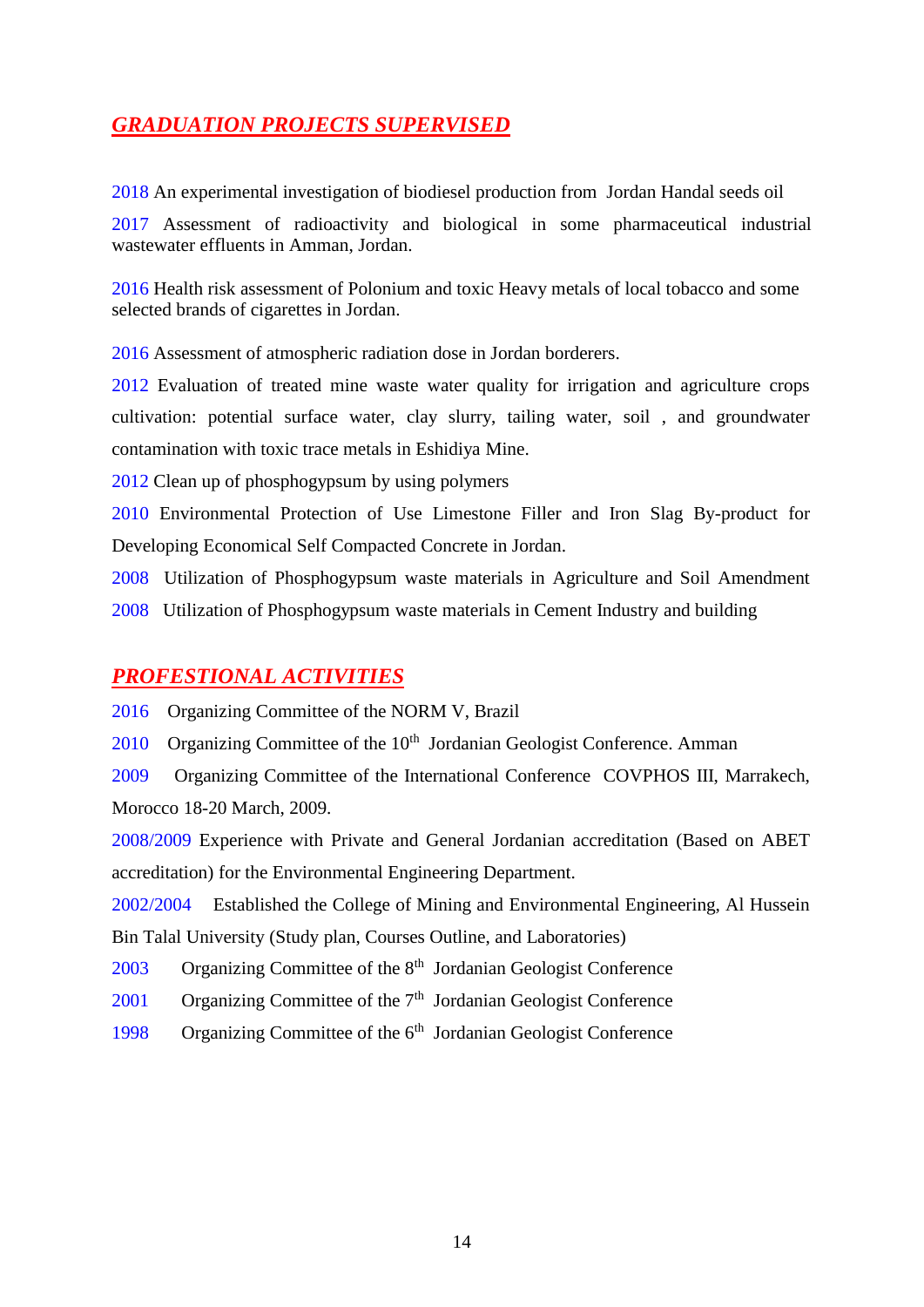### *INTERNATIONAL PROFFICNALS ACTIVITES*

### **Consultant**

2017 Environment Impact Assessment (EIA) for Fhais Cement Factory, 2017 2017 Environment Impact Assessment (EIA) for the development of Mahis Area, 201 2008-present Environment Impact Assessment (EIA) for Jordan Industrial solid waste management (International Atomic Energy Agency, IAEA) in Vienna-Austria: 2009-Present. Consultant at the International Atomic Energy Agency (IAEA), in the field of hazardous solid waste management (e.g. Phosphogypsum), Vienna 14-20/11/2009. 2008 Consultant at the International Atomic Energy Agency (IAEA), in the field of hazardous solid waste management (e.g. Phosphogypsum), Vienna, 14-20/7/2008. 2010-present Editorial Board: Journal of Environmental Chemistry and Ecotoxicology 2010-present Editorial Board: Journal of Engineering 2010-present Editorial Board: Walailak Journal of Science and Technology 2010-present Editorial Board: [Journal of Civil Engineering and Environmental Sciences](https://exch-cas.ahu.edu.jo/owa/redir.aspx?C=H8m_cKMnpEq5PDYi1PHWJ25yO8PqKdIINxmJJQTaGye2YiSmIkiRdk0csShfopiWnH-RLw4jz5k.&URL=http%3a%2f%2fwww.peertechz.com%2fCivil-Engineering-Environmental-Sciences%2f) 2010-present Reviewer for International Journals: Environmental Geochemistry and Health, Environmental Earth Sciences, Environmental Assessment and Monitoring, and others.

## *MEMPERSHIP*

| 2010-present | Alumni association of Australian Endeavour Award      |
|--------------|-------------------------------------------------------|
| 2005-present | Alumni association of American Fulbright Award        |
| 1998-present | Alumni association of University of Jordan            |
| 1988-present | <b>Jordanian Geologist Associations</b>               |
| 1994-present | The Youth of Arab Forum-Amman                         |
| 1995-1997    | Member Council of the Jordanian Geologist Association |
| 1997-1999    | Deputy President of Jordanian Geologist Association   |
| 1995-present | Jordanian Environmental Association                   |
| 2001-2007    | (UNCTAD)-Mining Sector                                |
| 2004-present | Jordan Society for Expanding the Natural Resources    |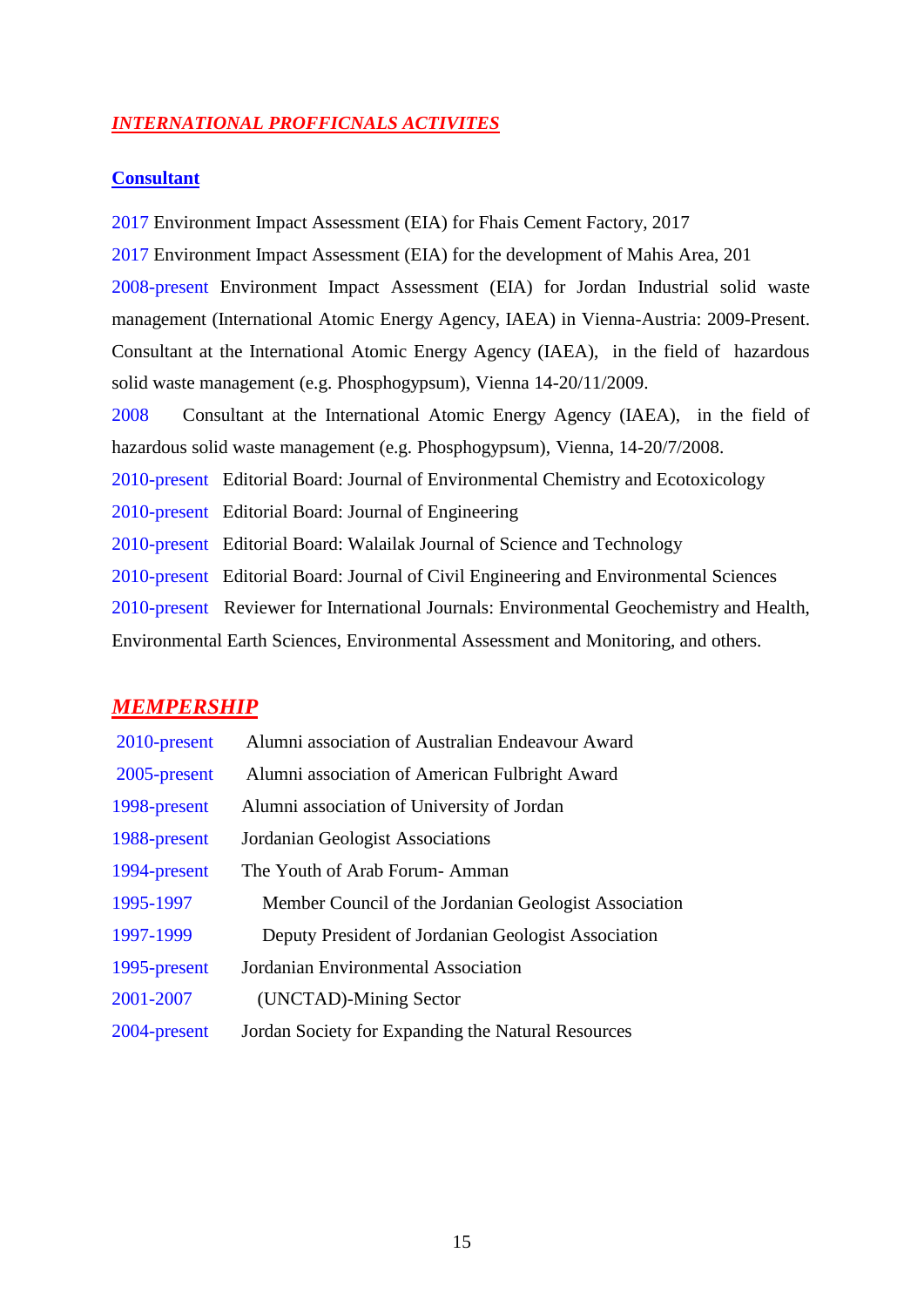# *FUNDED PROJECTS*

| <b>Project Title</b>                             | <b>Funding Institution</b>      | <b>Amount of Fund,</b> |
|--------------------------------------------------|---------------------------------|------------------------|
|                                                  |                                 | (\$ US)                |
| Optimization and characterization of biodiesel   | Deanship of scientific          | 161,000                |
| production from Jordan Hnadal seed oil:          | research, Al-Hussein Bin        |                        |
| performance of diesel engine with biodiesel, and | <b>Talal University</b>         |                        |
| a potential bio-lubricant base-stock and its     | Ma'an- Jordan                   |                        |
| medical applications                             |                                 |                        |
| <b>Principal Investigator</b>                    |                                 |                        |
| Extraction of Vanadium from phosphate rocks      | Scientific Research Support     | 227,000                |
| and their wastes.                                | Fund/Ministry of Higher         |                        |
| Co-investigator                                  | <b>Education and Scientific</b> |                        |
|                                                  | Research, Amman- Jordan         |                        |
|                                                  |                                 |                        |
| Utilization of Phosphogypsum waste materials     | Deanship of scientific          |                        |
| in agriculture and cement industry:              | research, Al-Hussein Bin        | 11,000                 |
| <b>Principal Investigator</b>                    | <b>Talal University</b>         |                        |
|                                                  | Ma'an-Jordan                    |                        |
|                                                  |                                 |                        |
| Development of Fouling Resistant Membrane        | Scientific Research Support     |                        |
| for Application in Water Treatment:              | Fund/Ministry of Higher         | 115,000                |
| Co-investigator                                  | <b>Education and Scientific</b> |                        |
|                                                  | Research, Amman- Jordan         |                        |
| Distribution and Redistribution of Toxic         | The Higher Council for          |                        |
| Elements in Shidiya Phosphorites:                | Science and Technology-         | 21,000                 |
| <b>Principal Investigator</b>                    | Amman- Jordan                   |                        |
| <b>Total</b>                                     |                                 | 535,000                |

# *COURSES AND TRANING*

2010 Environmental Health and Safety, RMIT, Melbourne, Australia

2008 Private and General Jordanian accreditation (Based on ABET accreditation), Environmental Engineering Department, Al-Hussein University.

2006 Hazardous solid waste management, Tunis

2004 Environmental Health and Safety, Colorado School of Mines

2003 Short course on Metals, health and the environment, 6-7/9/ 2003, Edinburgh, UK.

2002 Minex Program for geostatistical ore reserve estimation, Jordan Phosphate Mines Company, Jordan.

2000 JD Edwards Foundation Class, 16/5/2000-16/7/2000, Jordan Posphate Mines Company, Amman-Jordan

1994 Digital Maping, 9-20/7/1994, College of The Geographical Royal Jordanian Center for surveying Sciences.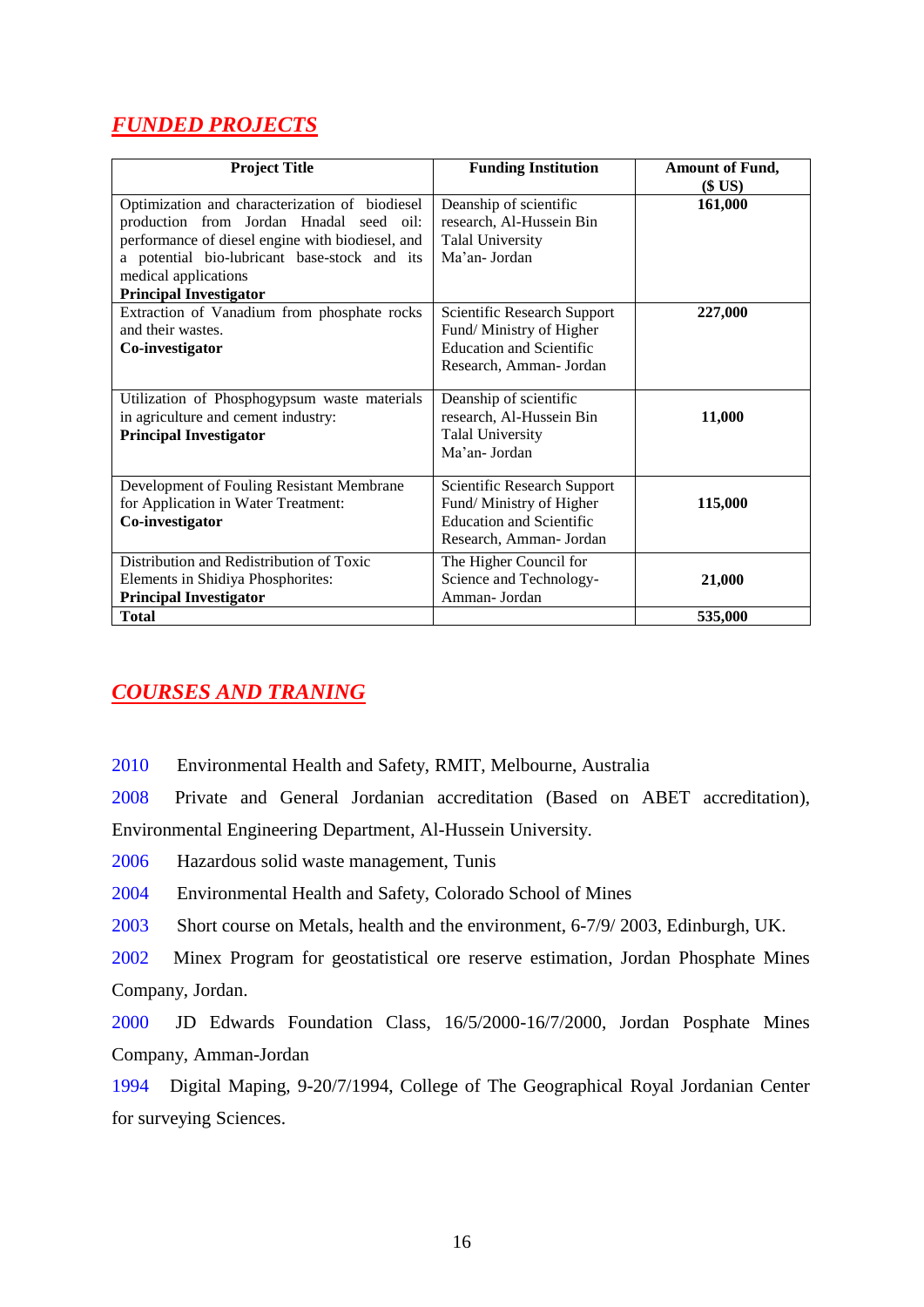# *SKILLS*

- **Experimental Skills**: X-ray Fluorescence (XRF), ICP-AES, ICP-MS, Atomic Absorption Spectroscopy (AAS), Neutron Activation (INAA), Gammaspectrometry, X-ray Diffraction (XRD), Scanning Electron Microscope (SEM), and Microprobe Analysis.
- **Computer Skills**: DOS, Windows, Microsoft office (Word, Excel, PowerPoint, CorelDRAW...etc); and Geostatisitcal Program: Minex, GS<sup>+</sup>, GeoEas, SPSS.

### **Language Skills**

|                | <b>Reading</b> | <b>Writing</b> | <b>Speaking</b> |
|----------------|----------------|----------------|-----------------|
| <b>Arabic</b>  | Excellent      | Excellent      | Excellent       |
| <b>English</b> | Excellent      | Excellent      | Excellent       |
| <b>Germany</b> | Good           | Good           | Fair            |

# *CONFERNCES ATTENCENCE*

| 1994 | The $5th$ Jordeanian Geologist Conference & Third Geological Conference in the              |  |  |
|------|---------------------------------------------------------------------------------------------|--|--|
|      | Middle East (GEOCOM III)/ Amman                                                             |  |  |
| 1996 | The Arab Geological Unity/Sudan                                                             |  |  |
| 1997 | Stratigraphicl Geology / Iraq                                                               |  |  |
| 1998 | The 6 <sup>th</sup> Jordanian Geologist Conference/ Amman                                   |  |  |
| 2000 | The Arab Fertilizer Associations (AFA). Alexandria/ Egypt                                   |  |  |
| 2001 | The 7 <sup>th</sup> Jordanian Geologist Conference Amman                                    |  |  |
| 2001 | Beneficiation of Phosphate III/ Tampa, Florida/USA                                          |  |  |
| 2003 | 6 <sup>th</sup> International Symposium on Environmental Geochemistry (ISEG)                |  |  |
|      | Sept., 7-9, 2003, Edinburgh, UK.                                                            |  |  |
| 2004 | The 8 <sup>th</sup> International Conference of Jordanian Geologists Association April 6-7, |  |  |
|      | 2004. Held in Amman University                                                              |  |  |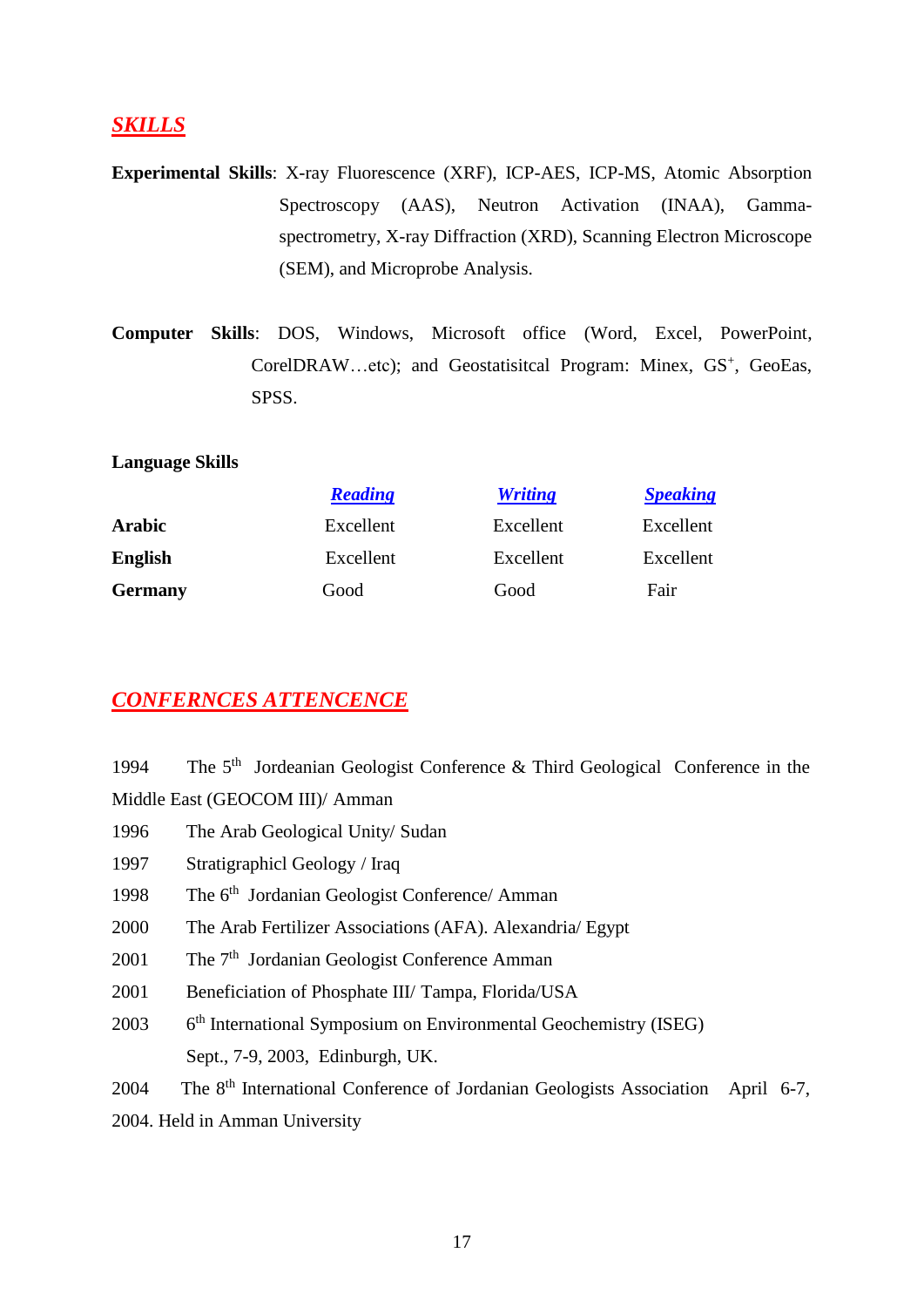2004 International Engineering Conference "MUTAH 2004", April 26-28, Mutah University, Jordan.

2004 Engineering Conference International (Beneficiation of Phosphate IV): Miami-Florida, Dec., 5-10, 2004.

2006 The 6th International conference on the Geology-UAE, March 20-23, 2006.

2007 The fifth Jordanian International Mining Conference, Amman-Jordan 3-6/9/2007.

2008 Beneficiation of Phosphate V, Rio de Janerio, Brazil 17-22 April

2009 The International Conference of Materials in Jordan, Amman 4-6 March.

2009 The International Conference COVPHOS III, Marrakech, Morocco 18-20 March.

2009 Program of "The International Conference on Materials in Jordan" Humboldt Kolleg 4-6 March 2009 German - Jordanian University (GJU), Amman, Jordan.

2010 The International Conference of Naturally Occurring of Radioactive Materials, Marrakech, Morocco 22-26 March

- 2010 Geochemistry of Atmospheric Particulates: From Sources to Impacts on the Environment and Health. GSA Denver Annual Meeting (31 October –3 November 2010)
- 2010 The 3rd International Symposiums on Nuclear Energy *ISNE-10*, 15-17 December 2010 in Amman, Jordan.
- 2011 Beneficiation of Phosphate VI, Kuming, China 6-11 March

2011 The  $10<sup>th</sup>$  International Jordanian Geologist Conference, Amman, April 3-5, University of Jordan.

2012 World Future Energy Summit, hosted by Masdar, Abu Dhabi, 16-19/ 1/2012.

2012 EU Sustainable Energy Week, Brussels, Belgium, 18-22 June, 2012

2013 Environmental Engineering, Bangkok-Tailiand, March 20-24

2013 NORM IV, China, March 25-28

2016 NORM 8, Rio dajanerio- Brazilian, 18-22/10/2016

2017 Environmental & Biological Engineering, Pattaya (Thailand) May 2-3, 2017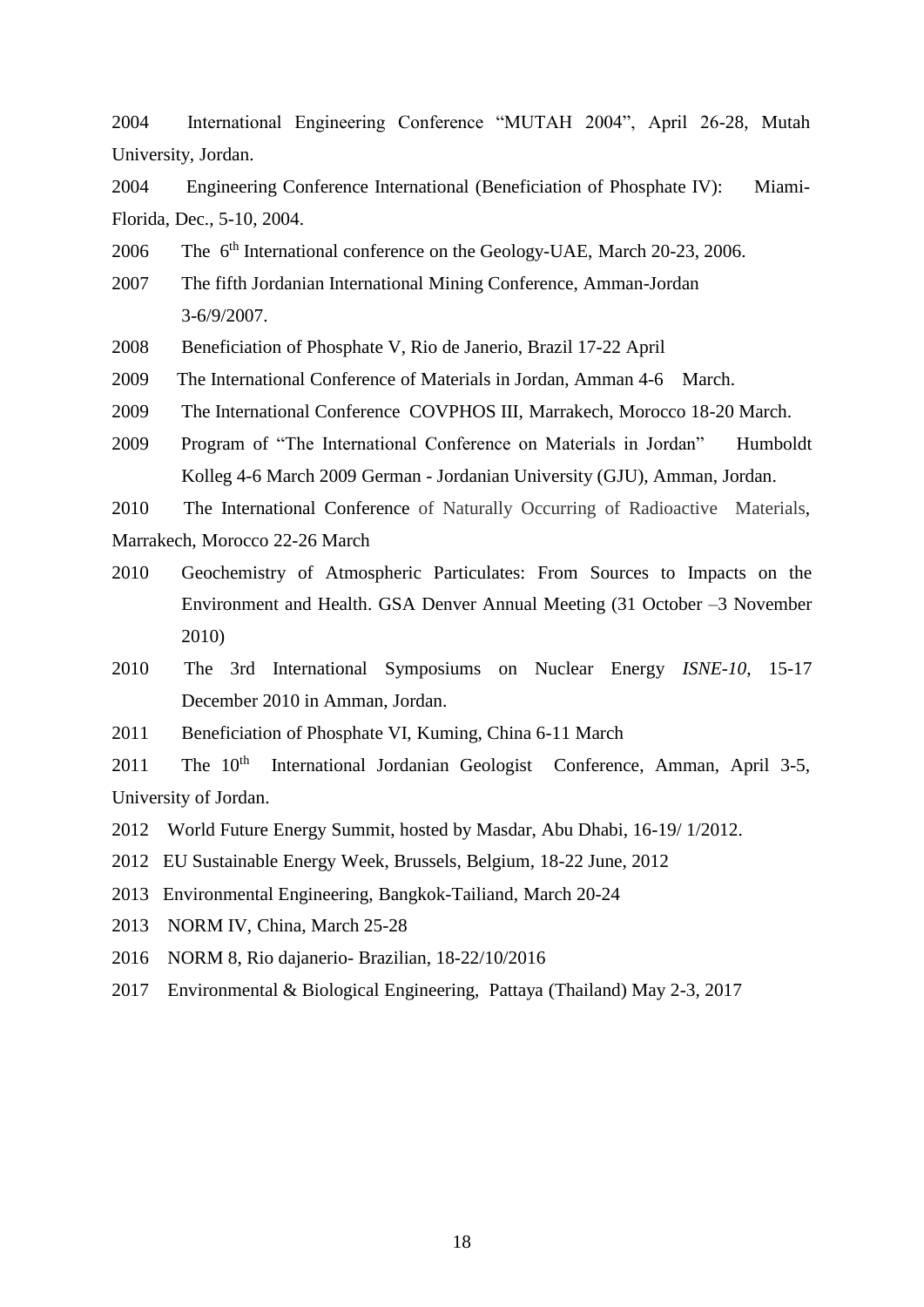# *REFERNCES*

### **1. Prof. Dr. Ghazi Saffarini**

University of Jordan Environmental & Applied Geology Department Tel: +962-5-3530467; Cell phone: +962777424681 P.O. Box : 13633 Amman 11942 Jordan E-mail**: [ghasaff@ju.edu.jo](mailto:ghasaff@ju.edu.jo)**

### **2. Professor Suresh K. Bhargava**

Chair, Industrial Chemistry School of Applied Sciences, Engineering & Health Portfolio (SEH) Building 3, Level 1, Room 2 (City Cmpu), 124 Latrobe Street, Melbourne ViC 3000 AUSTRALIA Tel: 61-3-9925 3691; Fax: +61 3 9925 2882 **E-mail**: **[suresh.bhargava@rmit.edu.au,](mailto:suresh.bhargava@rmit.edu.au) [sureshdpvci@rmit.edu.au](mailto:sureshdpvci@rmit.edu.au)**

### **3**. **Prof. Dr. Jim Ranville**

Department of Chemistry and Geochemistry, Colorado School of Mines, Golden, Co 80401 Tel: 303-273-3004, Fax: 303-273-3629 **E-mail: [jranvill@mins.edu](mailto:ghasaff@ju.edu.jo)**

### **4. Brumsack, Hans-Jürgen, Prof. Dr**.

Institut für Chemie und Biologie des Meeres (ICBM) der Carl-von-Ossietzky-Universität Oldenburg Postfach 2503; D-26111 OldenburgTel. 0441-798-3584 Mobil 0176 5046 0623 Fax: 0441-798-3404 **E-Mail**: **brumsack@icbm.de**

## **5. Brian K. Birky, Ph.D.**

Executive Director Florida Industrial and Phosphate Research Institute 1855 W Main Street | Bartow, FL 33830 863.534.7160 | Fax: 863.534.7165 *bbirky@floridapolytechnic.org* | Florida Industrial and Phosphate Research Institute Florida Polytechnic University [bbirky@admin.usf.edu.](mailto:bbirky@admin.usf.edu)

### **6. Prof. Dr. Bernd Lehmann**

Institute of Mineralogy, TU- Clausthal Adolph-Roemer-Sträss2ea, 3 8678 Clausthal-Zellerfeld, Germany Phone +49-5323-72-2776; FAX +49-5323-72-2511 **E-mail**:**[lehmann@min.tu-clausthal.de](mailto:lehmann@min.tu-clausthal.de)**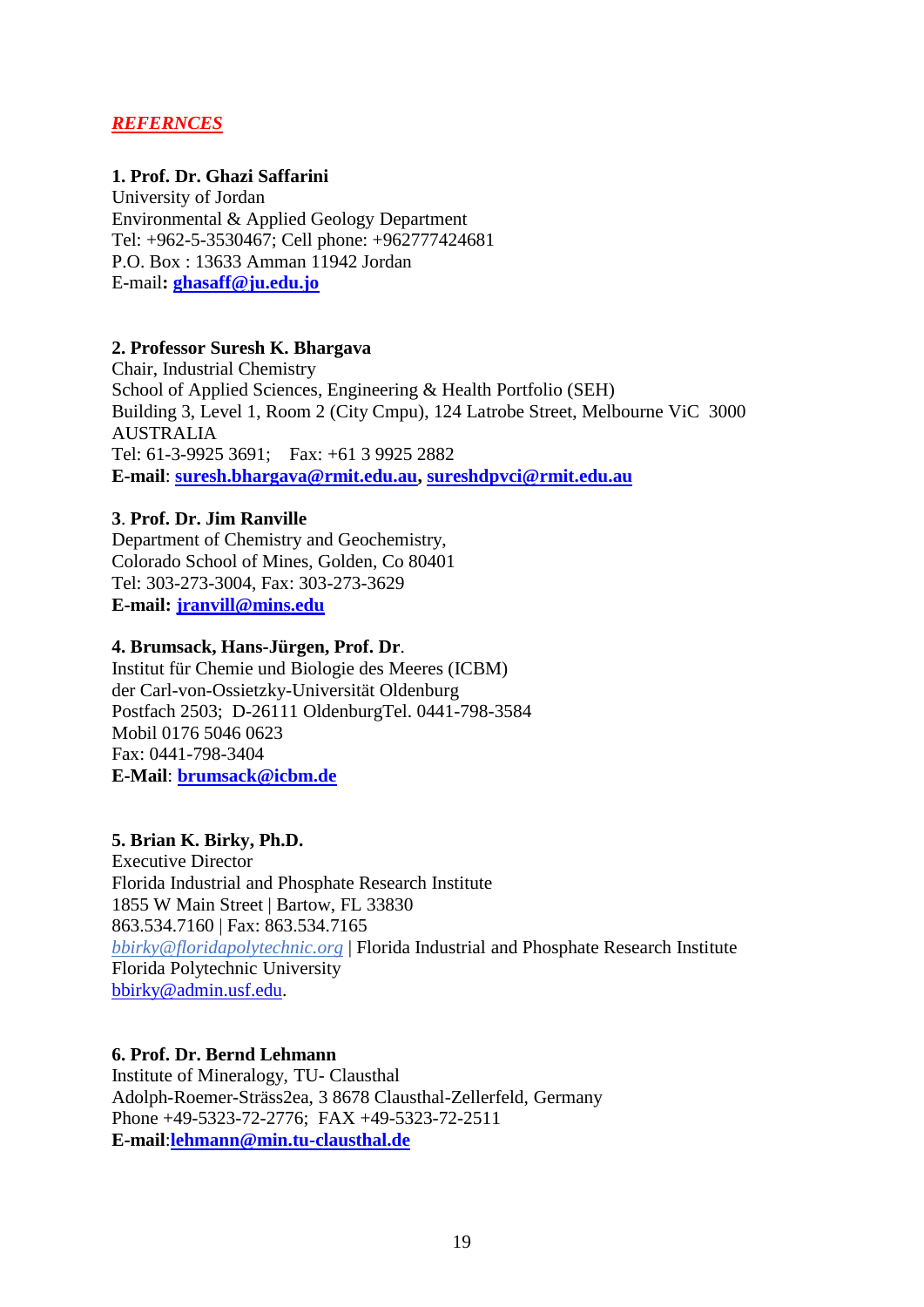# **Cover Letter**

## **Dr. Mohammad Al-Hwaiti**

Full Professor Environmental Engineering Department Faculty of Engineering Al-Hussein Bin Talal University P.O. Box (20) Ma'an-Jordan Tel: +962(3)2179000 Mobile: +962795082009 Fax: +962(3)2179050 [mohhwaiti@ahu.edu.jo;](mailto:mohhwaiti@ahu.edu.jo) [mohhwaiti@gmail.com](mailto:mohhwaiti@gmail.com) **Date: August 24, 2018** 

## **Dear Sir,**

Human Resources Office Faculty - Engineering - Civil and Environmental

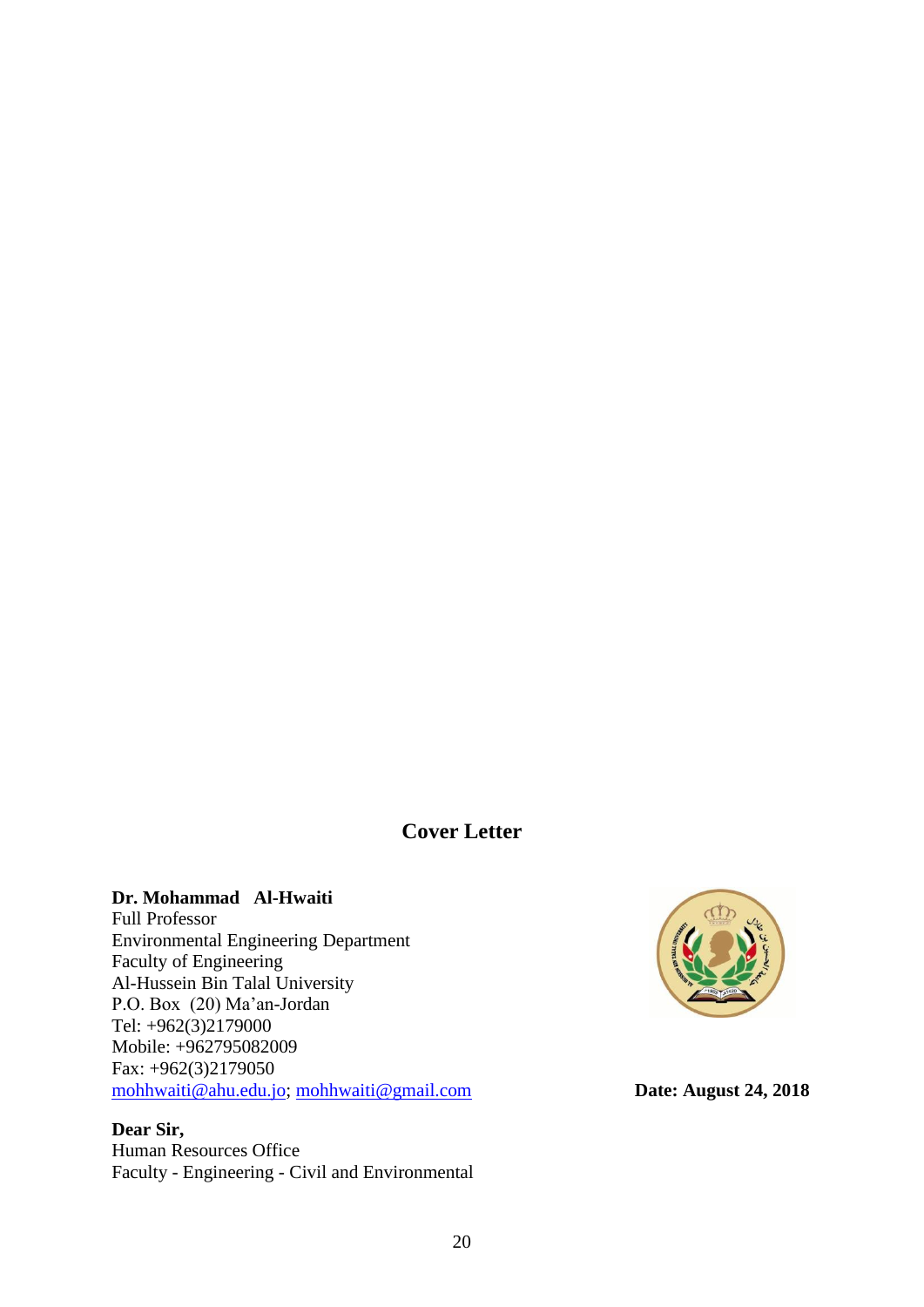### City University of Hong Kong Email : [hrojob@cityu.edu.hk](mailto:hrojob@cityu.edu.hk) Fax : 2788 1154 or 3442 0311

### **Reference: Professor of Environmental Engineering [Ref. D/131/09]**

I am visiting the website of the City University of Hong Kong in the The School of Energy and Environment, for a tenure-track faculty position in the area of waste and energy. I am enclosing my C.V., and list of references with this message. Please feel free to contact my references without my prior permission or ask me for more information as you may need that. Going through the Website of the City University of Hong Kong has convinced me that working for you will be a challenging and exciting experience. The responsibilities and duties of teaching and doing research will help me to develop my existing skills that I have during my PhD thesis research in the environmental science and engineering focusing in environmental geochemistry "*Fate and transport of heavy metals and radionuclides in phosphate ores process and their fertilizer*" at the Technical University of Berlin and University of Jordan (2000), in the Jordan Phosphate Mines Company since 1988 up to 2007, especially during the last eight years as exploration manager" mineral exploration".

During a Fulbright Scholar award (2004/2005) as a Post-Doctoral research in the Environmental Science and Engineering Division, Colorado School of Mines (CSM) in the hazardous industrial solid waste management and its health risk assessement "*Utilization of phosphogypsum waste materials in agriculture and soil amendment, in building and cement industry.*

During the International Atomic Energy Agency (IAEA) (2008-up till now) as a technical consultant worked on "*Safe use of hazardous solid waste materials (e.g. phosphogypsum) in cement industry and building, soil amendment, and agriculture in arid land regions*".

During the Endeavour Executive award (2010) as a visiting scholar research on Environmental risk analysis "*Sequential extraction of Uranium and REE and other heavy metals from the ore phosphate rock*" in the RMIT University, School of Applied Sciences, Engineering & Health Portfolio (SEH), Melbourne-Australia. Also, I have acquired from training a courses included: Health, Safety and Environment.

During a DFG Scholar award (2012) as a visiting scholar research on reuse of mine waste water and its health risk assessment "*Suitability assessment of phosphate mine waste water for agricultural irrigation: an example from Eshidiya Mine*; *Fraction distribution and risk assessment of heavy metals in waste clay sediment discharged through the phosphate*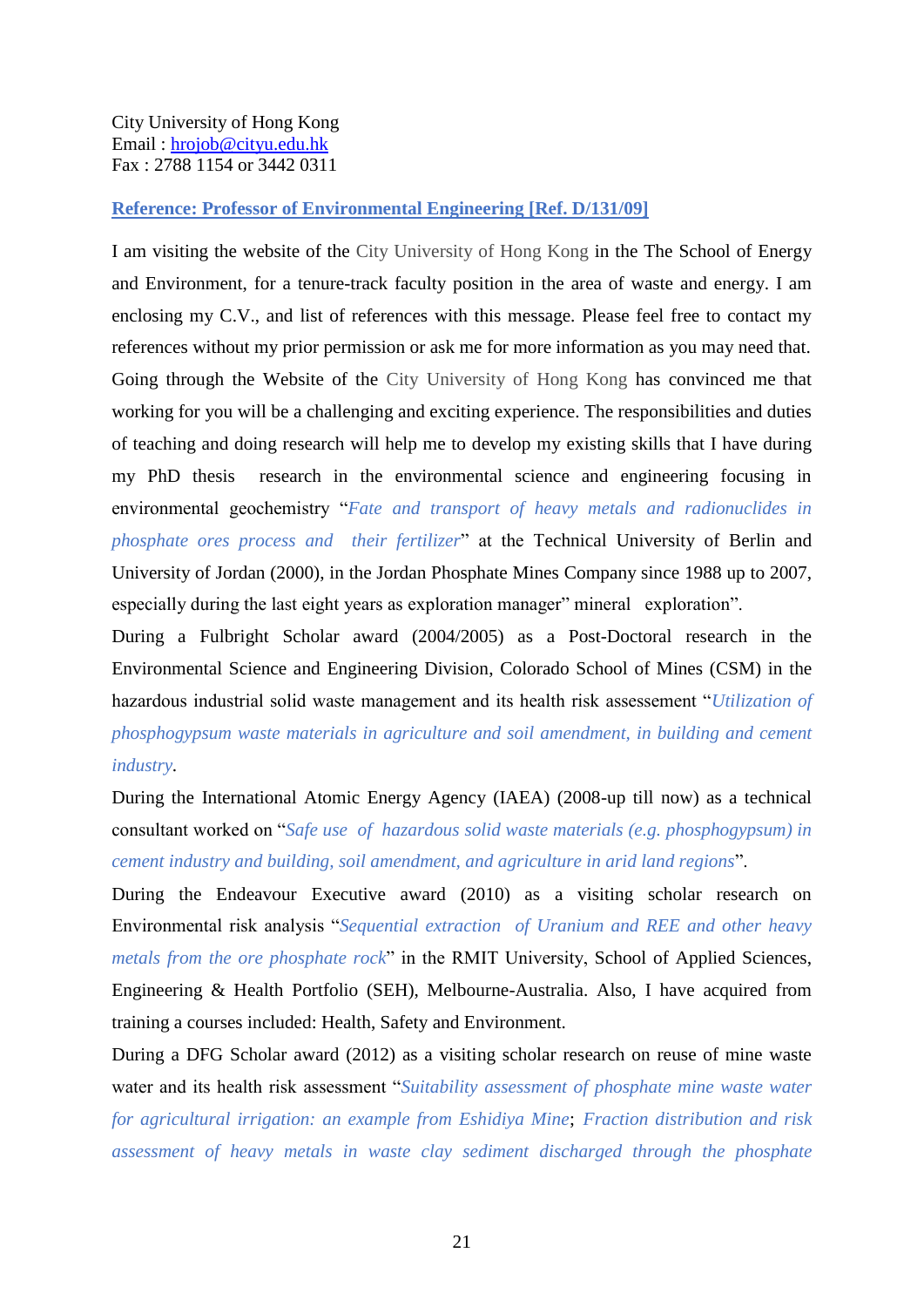*beneficiation process in Jordan South Jordan"*, in the Oldenburg University, Germany. Also, I have acquired from training a courses included: Health, Safety and Environment.

During my sabbatical leave at the King Saud University (2014-2016), I established the Faculty of Engineering, Muzahimiyah Branch. I have supervised and leadership undergraduate courses and programs (Renewable Energy Program). Also, I taught teaching undergraduate courses assist in department, college committees, supervise undergraduate students, and manage laboratory work. Also I am engaging in service activities, committee, and duties and with professional organizations and at the university

During my mission at the Al-Hussein Bin Talal University as I established the faculty of Mining and Environmental Engineering in the 2002-2003, then I conducted a courses outline and laboratories (ENVENG, and MINENG), and courses plan as well.

During my position at the Al-Hussein Bin Talal University as assistant Professor in the Department of Environmental Engineering since 2007 to up till now. I got promotion as associate Professor since October, 15, 2011 in the Environmental Engineering Department, Faulty of Engineering. Also, I got promotion as Professor Rank in the Environmental Engineering since 1/2/2016.

Also, I have acquired from teaching a courses included: Introduction to environmental engineering, , Environmental chemistry, Environmental geochemistry, Solid waste management, Environmental impact assessment, Radioactive pollution and Safety, Industrial safety engineering, Environmental modelling, Geotechnical Engineering and Site Investigation Environmental economic, Environmental effects of mining, Environmental mine reclamation, water and waste water treatment, and water recourses and supplies, Bioenergy technology.

During the last ten years I conducted original research and publications in highly recognized journals (Environmental geochemistry and health; Environmental Monitoring and Assessment; Environmental Earth Sciences; Soil and Sediment Contamination; International Journal of Economics and Environmental Geology; Chemie Der Erde Geochemistry; Mining Science and Technology; Arabian Journal of chemistry Mine Water and Environment; American Journal of Environmental Science; American Society of Mining and Reclamation; Geochemistry: Exploration, Environment, Analysis; Society for Mining, Metallurgy and Exploration; Chinese Journal Geochemistry; Bangladesh J. Sci. Ind. Res).

During my research advisor for two Master students (2004/2005): (1) supervisor MSc (2018) in Environmental Engineering at Al-Hussein Bin Talal University "*Biodiesel from Jordan*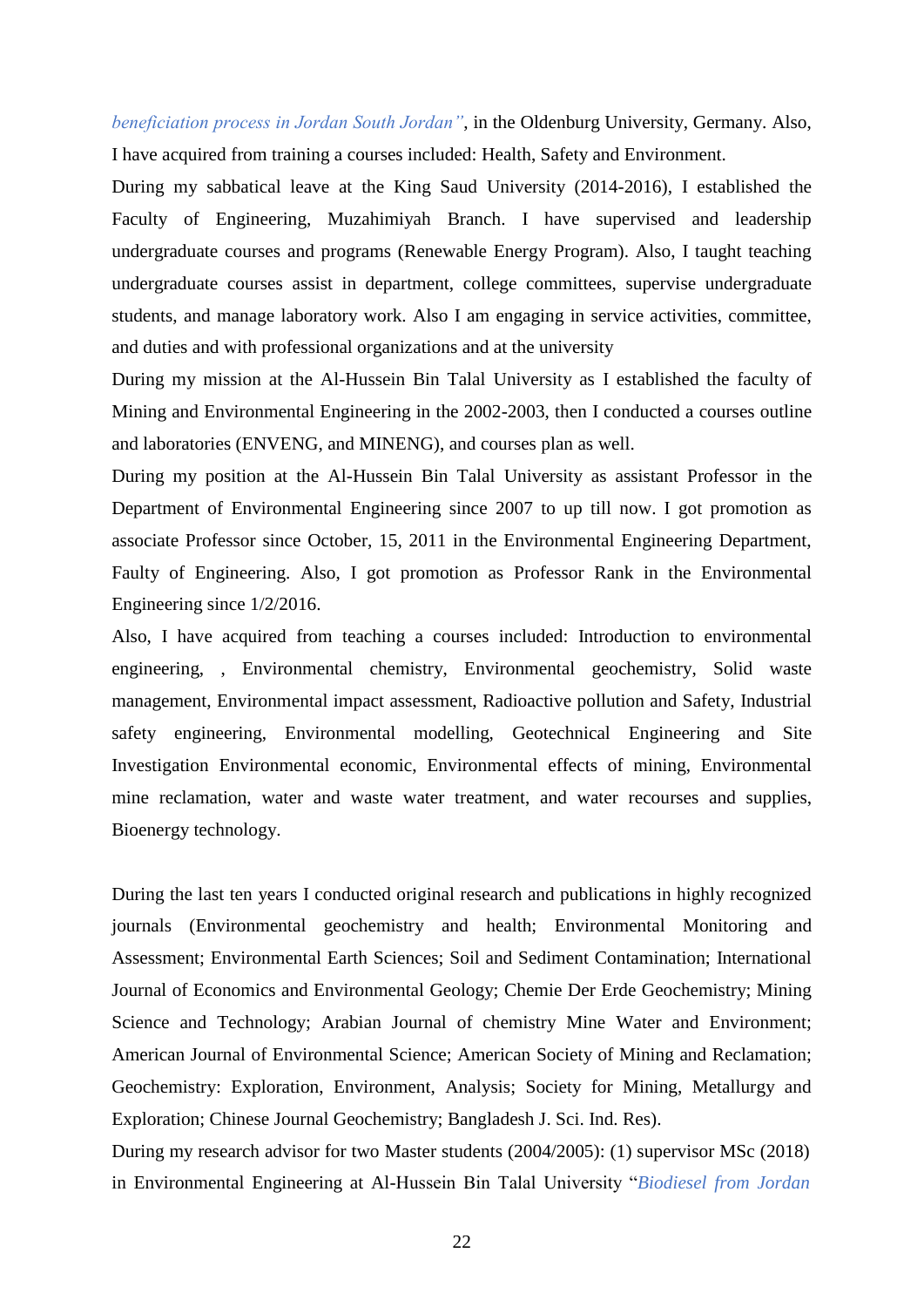*Hndal Oil Characterization and Performance Testing In Internal Combustion Engine*"; (2) Co-supervised MSc (2005) in the Environmental Science and Engineering at Colorado School of Mines "*Environmental toxicity findings of heavy metals contaminated phosphogypum waste materials*"; (3) Co-supervisor of MSc (2006) in the Natural Science and Environment Department at the Hashemite University, Jordan " *Environmental sustainability of mine waste water discharged from El-Abied Mines, Jordan*". (4) Cosupervisor of MSc (2005) in the Environmental and Applied Science at University of Jordan "*Spatial Variability of the Upper Horizon Phosphate in The Eshidiya Area, South Jordan*"

During graduation projects, I supervised a graduated projects for my students as follows: (1) Bioenergy (2018): *An experimental investigation of biodiesel production from Handal seeds oil*; (2) Environmental Health assessment (2017): *health risk assessment of radioactivity and biological contamination in some pharmaceutical industrial wastewater effluents*; (3) Environmental Health assessment (2016): *health risk assessment of Polonium radioactivity of local tobacco and some selected brands of cigarettes*; (4) Environmental Health assessment (2016): *health risk assessment of atmospheric radiation dose in Jordan borders*. (5) Civil and Environmental Engineering (2012): *reuse of limestone powered and iron slag powered waste materials in the Self Compact Concrete* (SSC); (6) Wastewater contamination (2012): Assessment of mine water process contamination with toxic heavy metals: example Eshidiya Mine, south Jordan; (7) Civil and Environmental Engineering (2010): *influence of treated waste phosphogypsum materials on the properties of Ordinary Portland Cement industry*"; (8) Environmental Health assessment (2008): *Utilization of phosphogypsum waste materials in agriculture, cement industry and building materials*.

Going through my publications in the international Journal (please see attached C.V.) during the last 10 years ago, I have interested and expertise in environmental economics concerns "waste mine water treatment, reuse mine water in agriculture, hazardous/industrial waste treatment or site remediation, reuse industrial solid waste materials in agriculture, soil amendment, cement industry, and building. In addition, I have potential or proven ability to develop a nationally recognized research program, excellent communication skills, and a strong commitment to teaching courses at the undergraduate and graduate (masters and PhD) levels.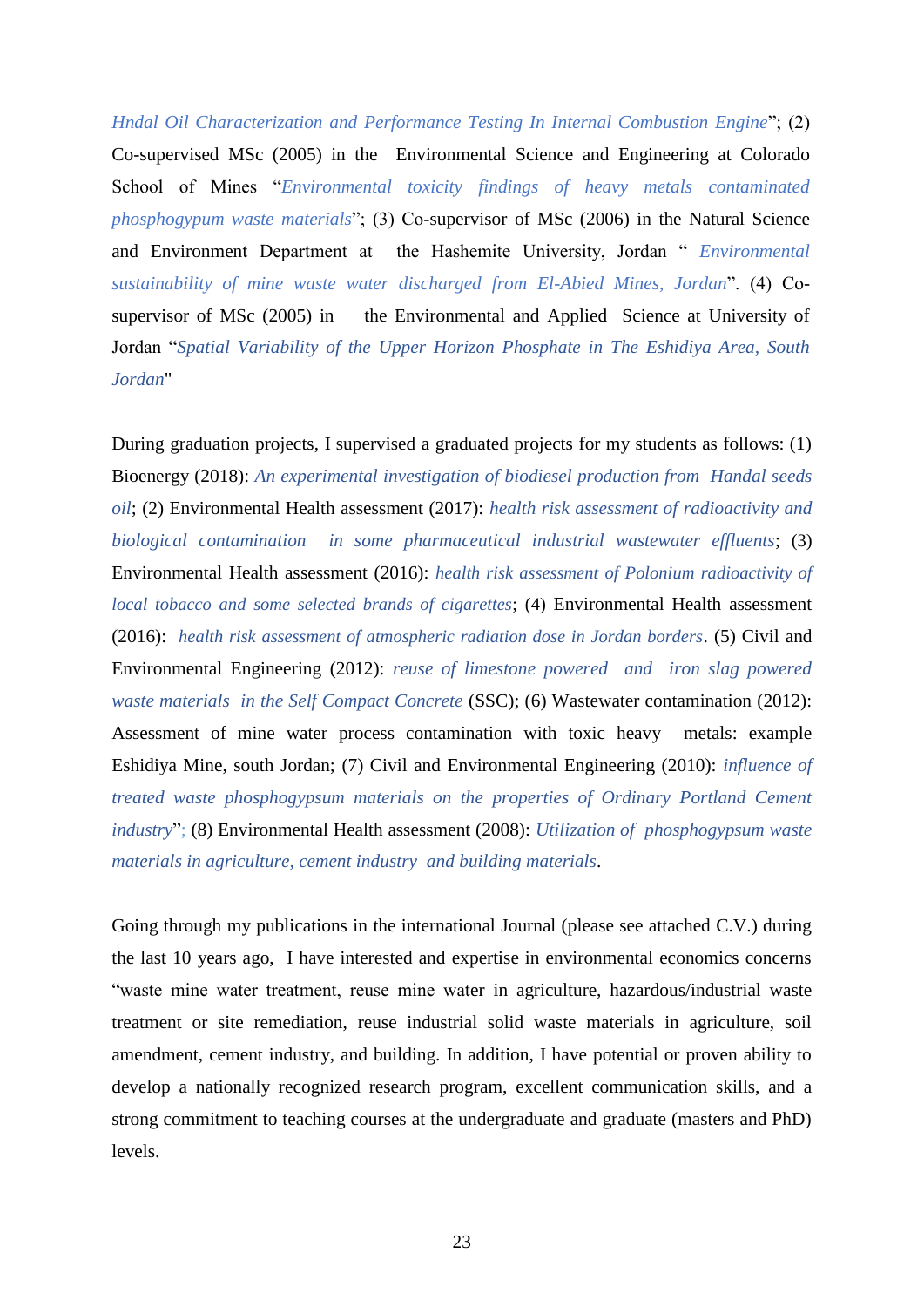I had several training courses of environmental health and safety as follows: (1) Metals, health and the environment in the Edinburgh University, Scotland, UK; (2) environmental health and safety in the Environmental Science and Engineering division, Colorado School of Mines; (3) environmental health and safety in the Applied Science and Environment, RMIT University, Melbourne, Australia.

I am using different analytical techniques (1) Chemical and mineralogical analysis (e.g. XRD, SEM, Microprobe analysis for mineralogy; ICP-AES, ICP-MS, XRF, INAA, GC-MS and AAS for major and trace metals, and alpha and gamma spectrometry for the radionuclides measurement); (2) Sophisticated simulation programs (e.g. statistical and geostatistical modeling, spatial variability, geospatial variability, remote sensing and GIS).

I developed contacts and personal relations with the phosphate mining industry and phosphate fertilizer industries in the worldwide, thus I have the potentials to obtain research funds and teaching aids to the institute in which I will be applying. I have the capability of merging PE with other disciplines and teaching using distant education means.

My geology and engineering geology background, environmental chemistry, environmental geochemistry, environmental engineering, environmental health and safety, environmental radiochemistry, environmental impact assessment, environmental development and sustainability, mining engineering environmental effects of mining, mining reclamation and remediation, industrial mine water management, industrial solid hazardous waste management using state-of-the art techniques such as statistical and geostatistics modeling and GIS computer expertise that I have will be a valuable and great asset for the the City University of Hong Kong in the The School of Energy and Environment, for a tenuretrack faculty position in the area of waste and energy. I will be considered, however preference will be given to the successful that I will join the School of Energy and Environment as a Professor in Environmental Engineering (downstream recovery of metals).

I am looking forward to hearing from you

Best regards

### **Mohammad Al-Hwaiti**

24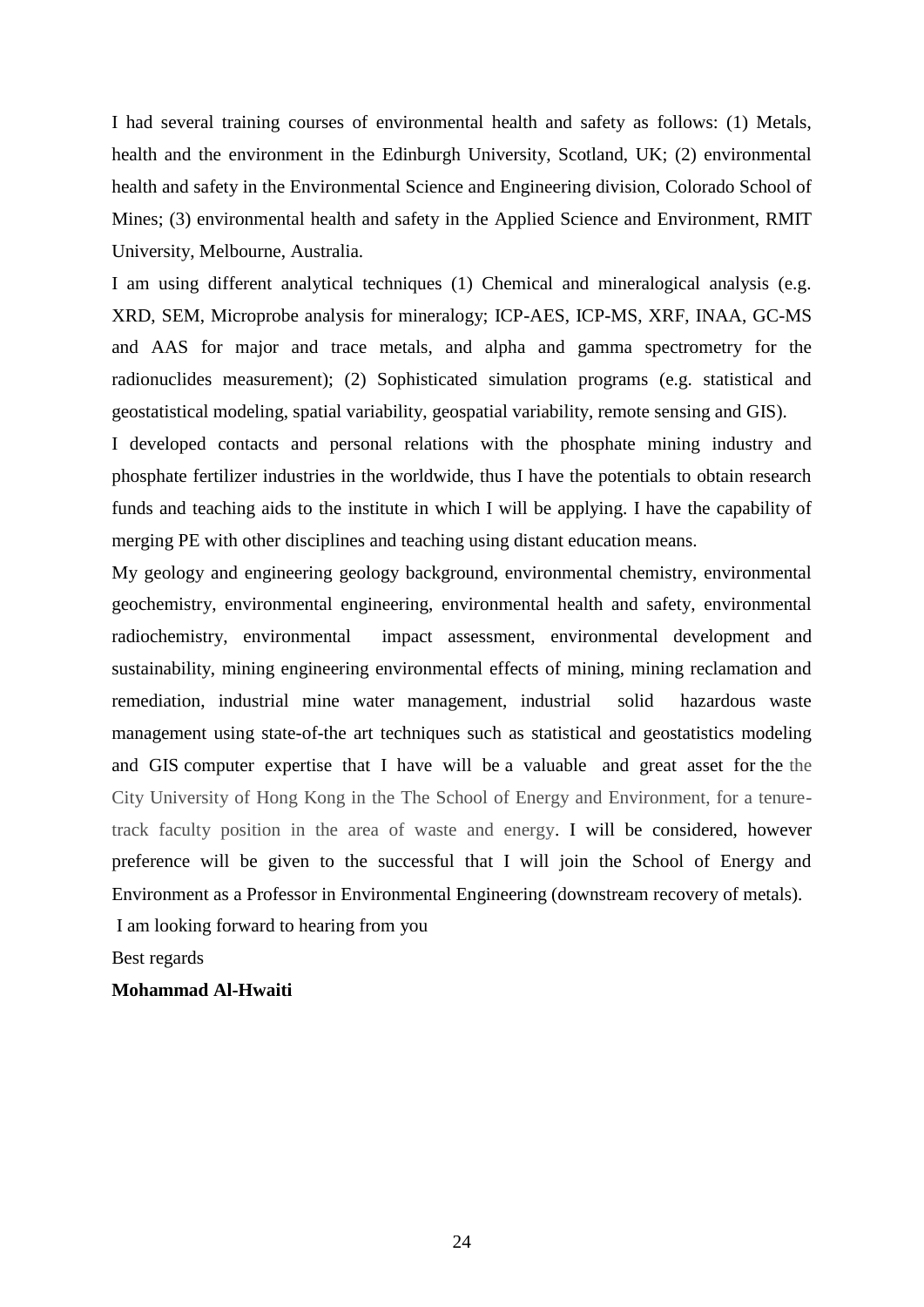# **Statement of Research**

My research interests are mainly in the following fields: 1) Environmental Engineering: Environmental earth sciences, Environmental modelling, Environmental risk assessment, Environmental health and safety, Environmental economics. 2) Environmental Pollution: water, soil and sediment. 3): Environmental management: solid waste management, minewaste water treatment, environmental impact assessment, environmental law and policy, environmental aspects of mining industry, mine reclamation within context of risk-based decision-making; and (5) Statistical and Geostatistical techniques (e.g. univariate, multivariate, spatial variability (semi-variogram).

### *RESEARCH OF INTEREST*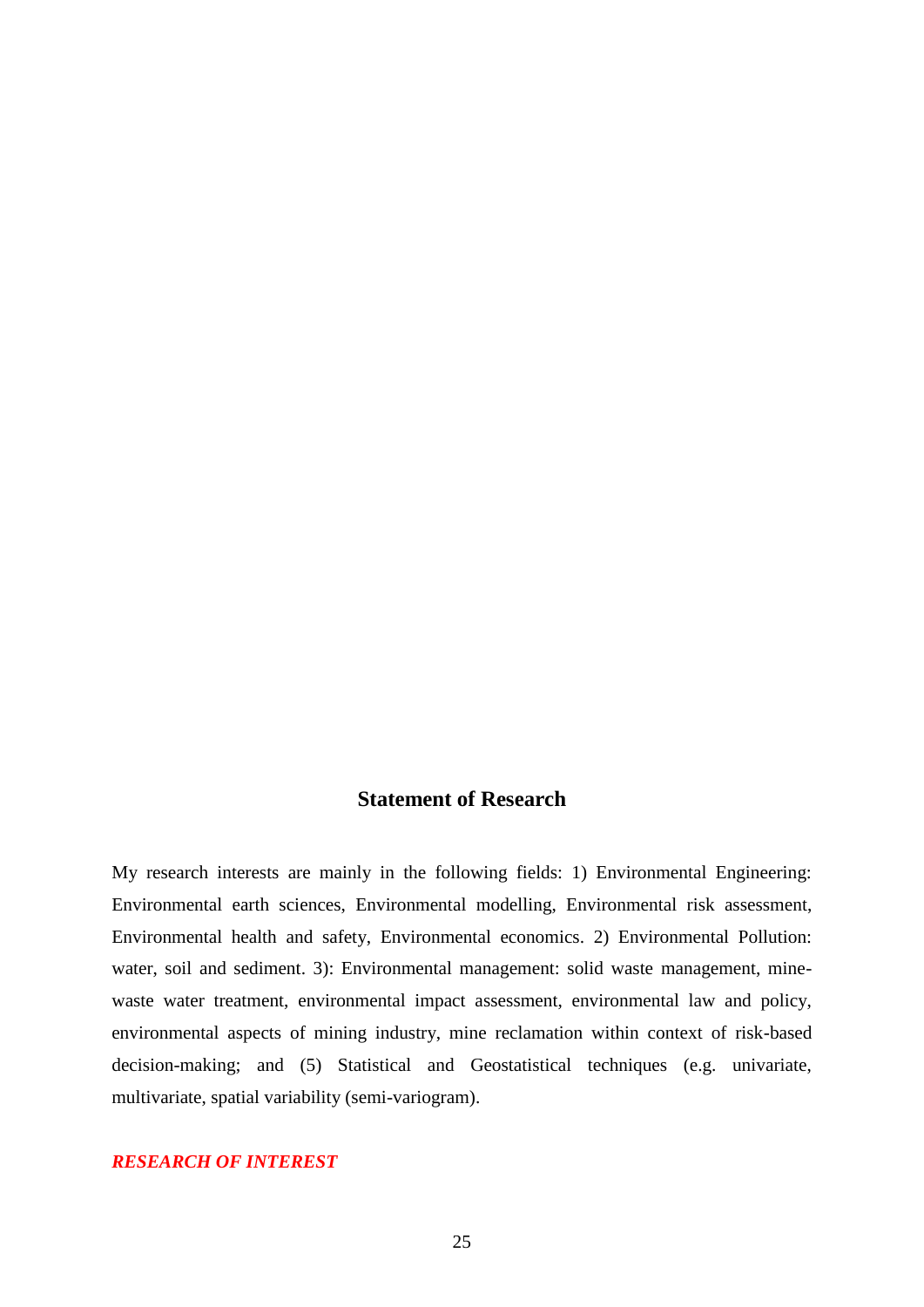**1. Mineral Exploration and evaluation of ores**: mineralogy, chemistry, and geochemistry, pre-feasibility and feasibility studies and ore reserve calculation; geological and mining modeling using statistical and geostatistical method; developing dry beneficiation process using a rotary trielectrostatic separation of ore.

**2. Mining technology**: open-pit mines design, phosphate mine processes (i.e. benficiation and flotation), uranium extraction and remediation, tailings disposal; recovery of uranium from phosphate rocks); environmental geochemistry of phosphate rock and their fertilizer.

**3. Geotechnical Engineering:** Developing Self Compacted Concrete using solid industrial waste materials (e.g. limestone filler and iron slag).

**4. Environmental Risk Analysis and Management System:** develop a Grid-based system for analyzing and managing pollutant-related environmental risks. Sophisticated simulation programs (e.g. *statistical and geostatistical modeling, spatial variability, geospatial variability, remote sensing and GIS*) are used to forecast and evaluate the dispersion of toxic heavy metals, radionuclides, carcinogenic and chemically toxic substances in the atmosphere, the soil and the

### **Statement of Teaching**

#### **Teaching objectives**

My main objective in teaching is to encourage students to understand and learn the material I am teaching, whether it be during a class lecture or during extra one-on-one instruction. I encourage "active learning" in the classroom through the use of group exercises, demonstrations, and asking of questions by both students and instructor during the lecture. I also encourage students to come to class, by providing lectures that are enlightening, stimulating, and offer opportunities for student participation, while at times including a bit of humor to further enhance a comfortable learning atmosphere. Students will (and should) learn significantly more, as well as a lot more efficiently, by attending classes regularly rather than by solely downloading posted lecture summaries from the web or by reading the text. Textbooks and lecture summaries are meant to effectively complement the classroom experience – never substitute for it.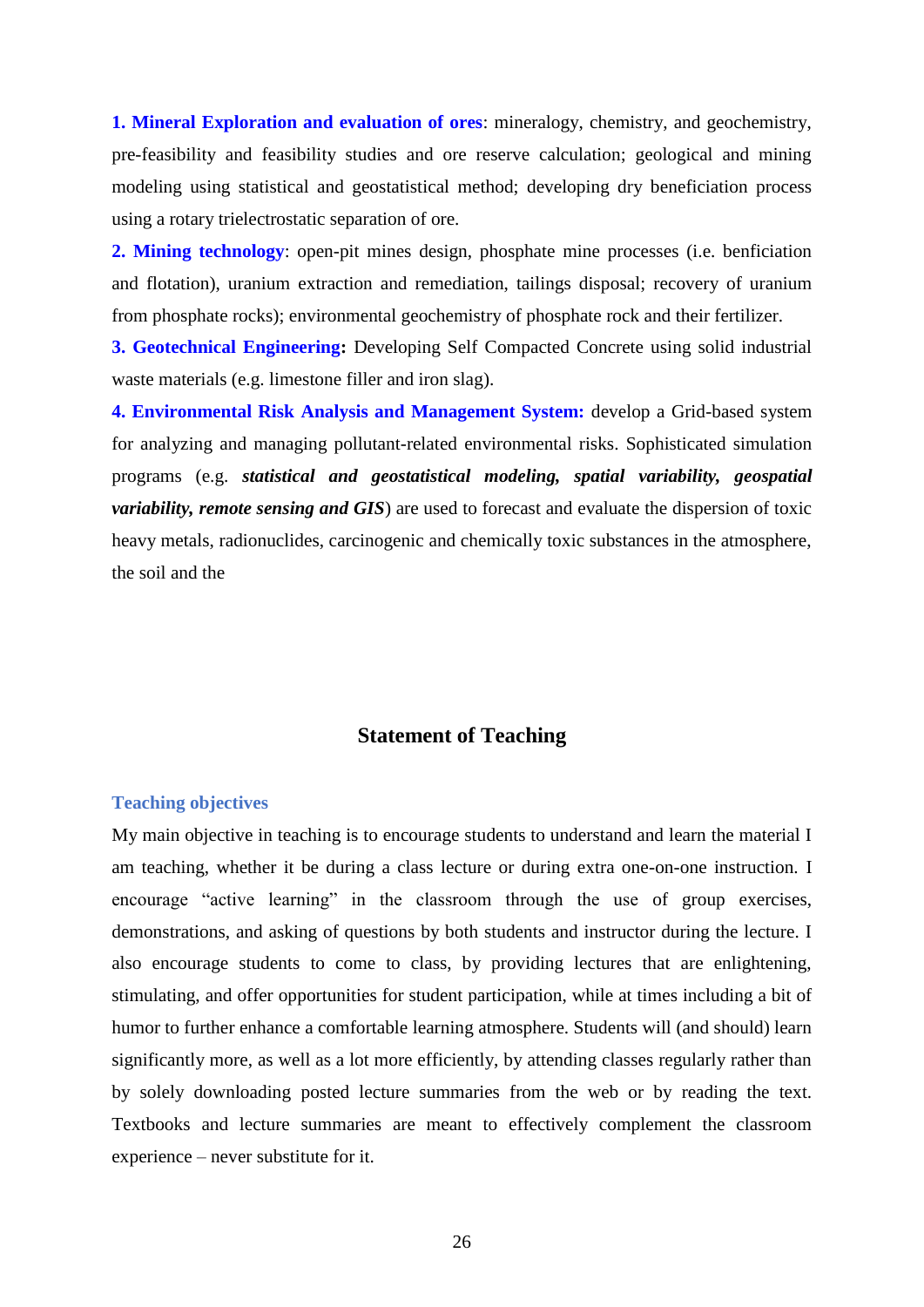I make every effort to learn the name of each student as soon as possible. Helpful ways I have found for name recognition include taking the time to personally hand back individual graded homework assignments during class and remembering students' names when they come to my office for individual help. During the first class period of the semester, when I introduce the course and myself to the students, I also like to "break the ice" by giving the students a "pop quiz". In this "pop quiz", which I also take myself, I ask each student to write various items on an index card, such as his or her name, hometown, school major, reason for taking the course, favorite hobby, favorite quote, or something interesting or unique about him or her. Once finished, we'll go around the room and share our answers with one another. Through this simple "icebreaker", the students begin to acquaint themselves with me and with each other, and we begin to establish a comfortable atmosphere in which learning can take place.

I will develop a continuing effort to refine the curriculum and to achieve common your Institute goals. In addition to that, I serve as academic advisor and research mentor to development oversight, management evaluation of programs in all areas of the environmental Engineering. I look for a program of scholarly activity and seek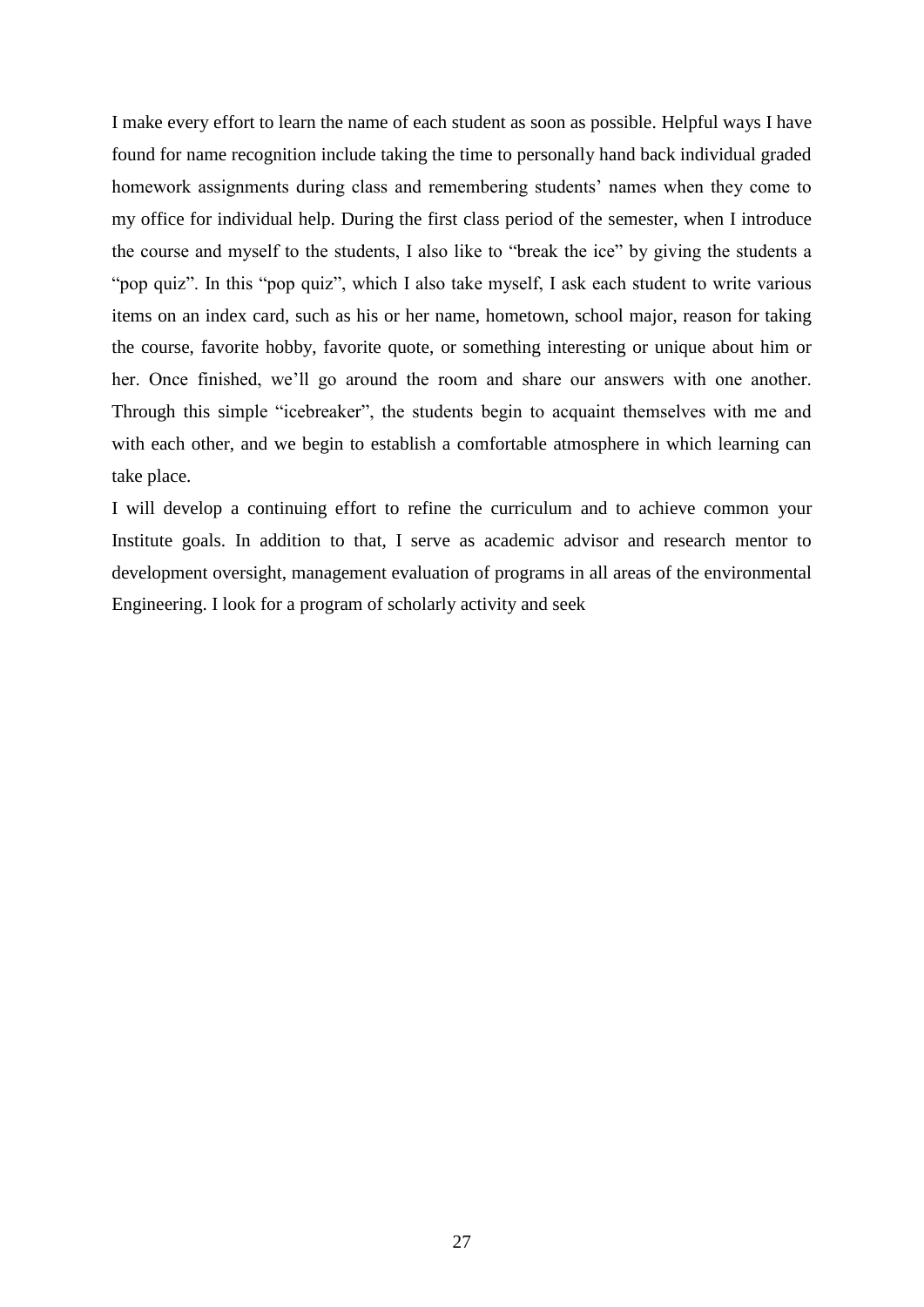extramural funding for the programs further the goals of the Department Civil Engineering-Geotechnical.

### **Research, Scholarly and Creative Activities**

I have potential or proven ability to develop a research and produces publications, or other research outputs, in line with personal objectives agreed in the review process. Also engages in scholarly or creative activities in their area of expertise and makes results available for critical peer review. Moreover, delivers papers at professional association meetings, seminars and conferences participates in panels at regional and international meetings of professional organizations. I make every effort to develop actively raises the Department and Faculty's profile, internally and externally; Participates in departmental and faculty seminars aimed at sharing research outcomes and building interdisciplinary collaboration within and outside the department Collaborates with colleagues, both within and outside the University, in conducting and managing research and consultancy activities.

### **Academic services**

I have the capability of merging PE with other disciplines department, or University-wide working groups or committees as requested, contributes to student recruitment, retention and placement efforts; fosters service by contributing to the community at large in participatory, developmental or advisory capacity, and supports and participates in student organization activities

### **Other Responsibilities**

I will develop a continuing effort to refine the serves in a collegial fashion and in accordance to the University's policies when dealing with other faculty members, students, administrators and members of the public, and carries out any other duties commensurate with the position.